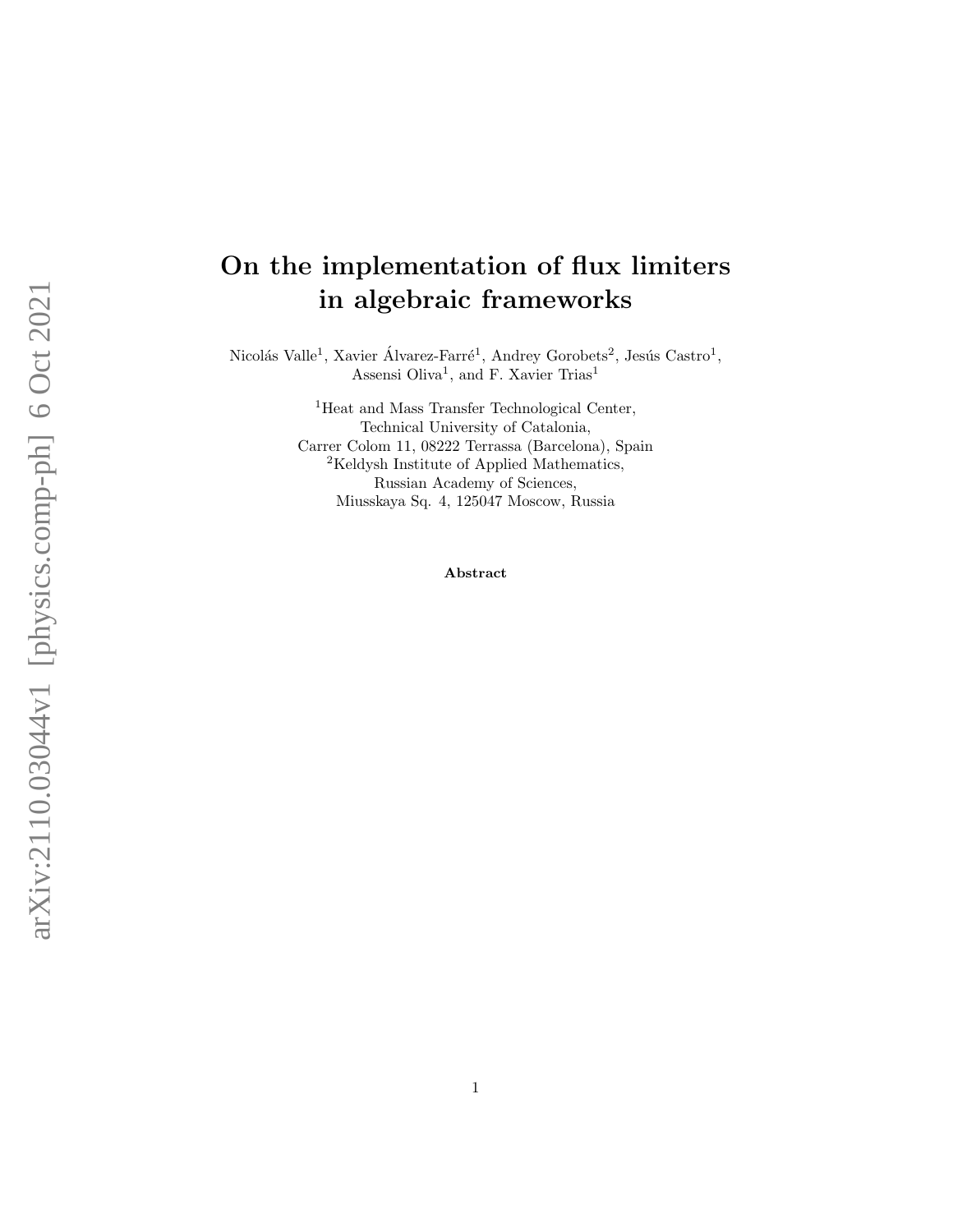The use of flux limiters is widespread within the scientific computing community to capture shock discontinuities and are of paramount importance for the temporal integration of high-speed aerodynamics, multiphase flows and hyperbolic equations in general.

Meanwhile, the breakthrough of new computing architectures and the hybridization of supercomputer systems pose a huge portability challenge, particularly for legacy codes, since the computing subroutines that form the algorithms, the so-called kernels, must be adapted to various complex parallel programming paradigms. From this perspective, the development of innovative implementations relying on a minimalist set of kernels simplifies the deployment of scientific computing software on state-of-the-art supercomputers, while it requires the reformulation of algorithms, such as the aforementioned flux limiters.

Equipped with basic algebraic topology and graph theory underlying the classical mesh concept, a new flux limiter formulation is presented based on the adoption of algebraic data structures and kernels. As a result, traditional flux limiters are cast into a stream of only two types of computing kernels: sparse matrix-vector multiplication and generalized pointwise binary operators. The newly proposed formulation eases the deployment of such a numerical technique in massively parallel, potentially hybrid, computing systems and is demonstrated for a canonical advection problem.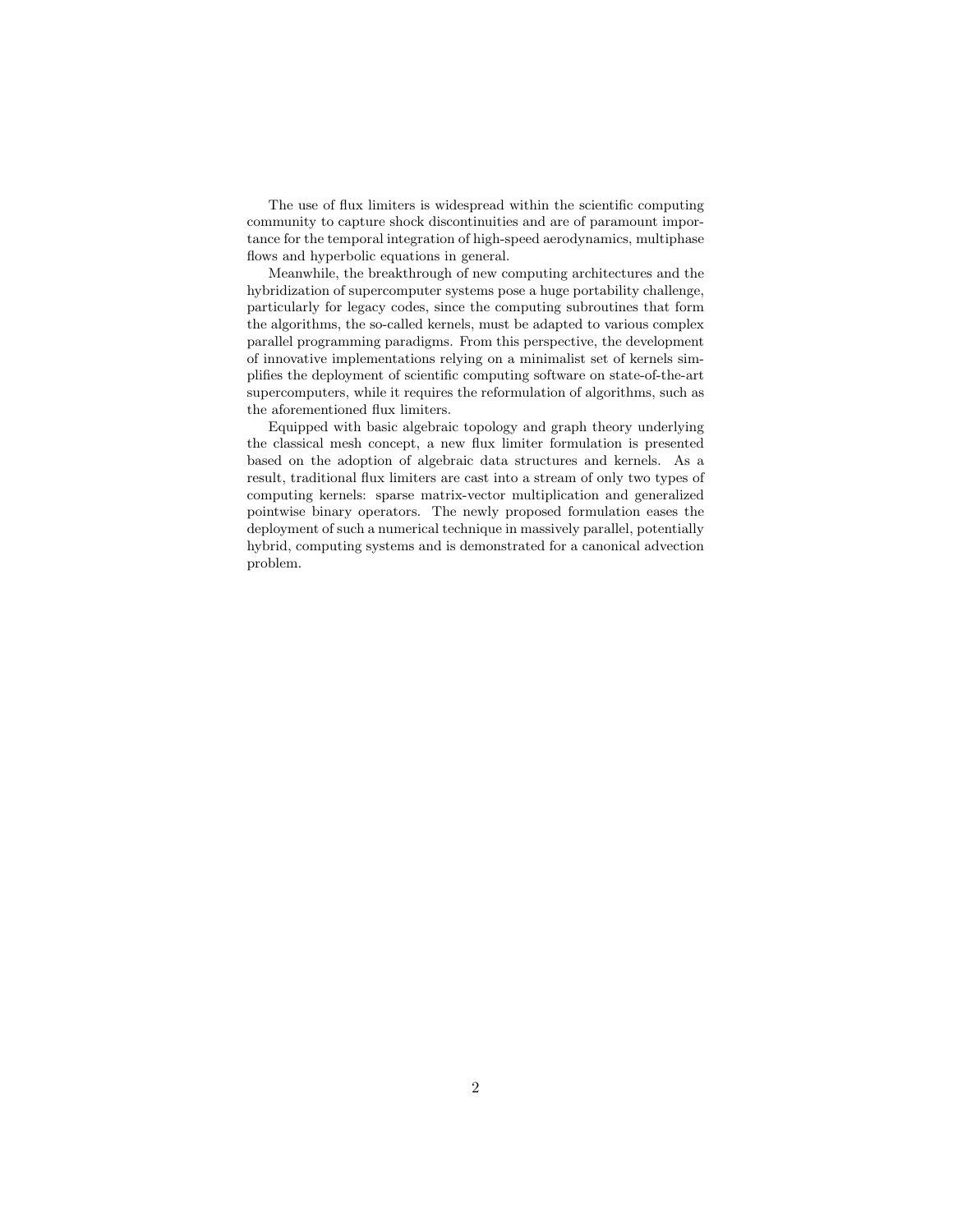$Keywords$  — flux limiter, parallel CFD, heterogeneous computing, portability, mimetic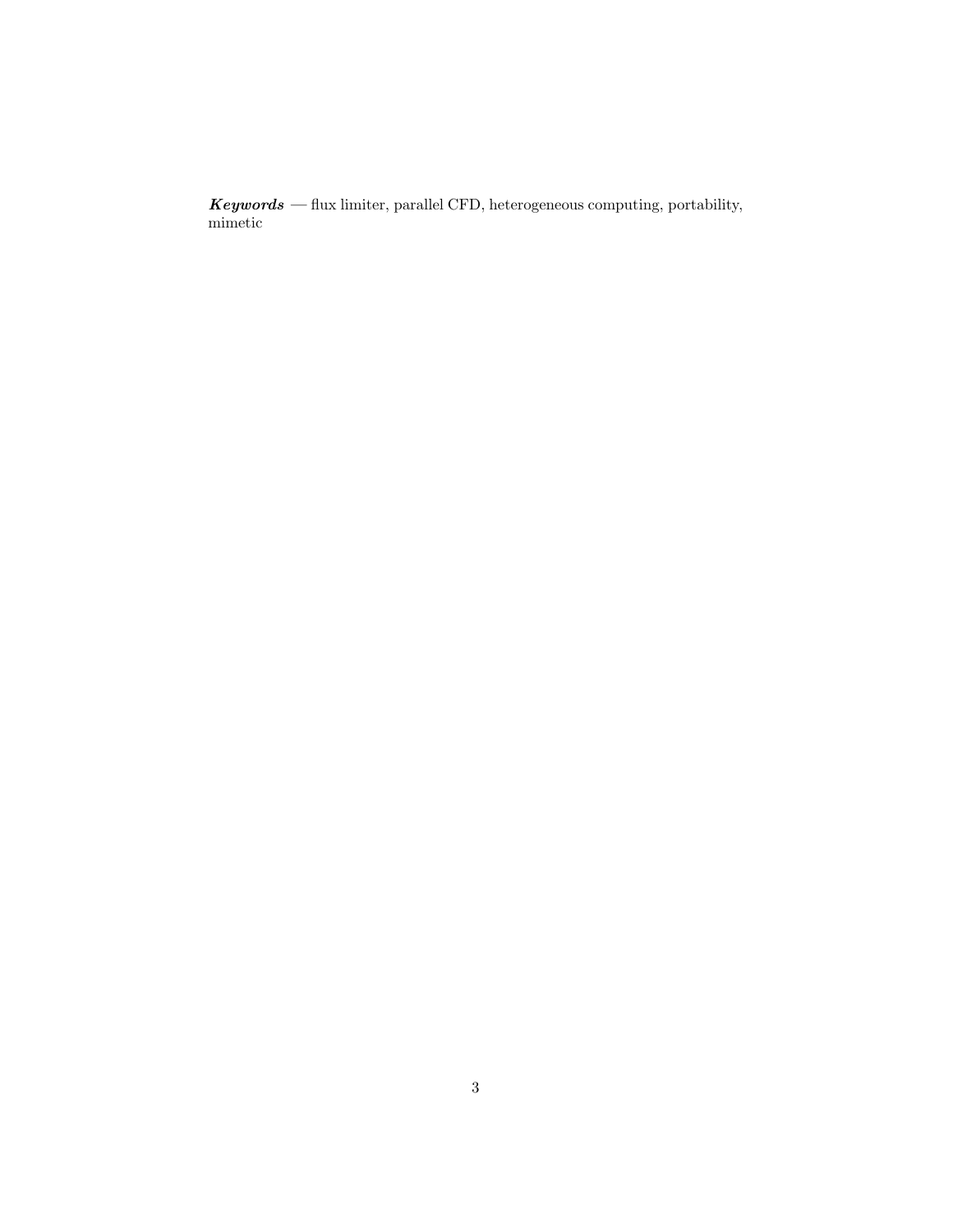### 1 Introduction

The evolution in hardware technologies enables scientific computing to advance incessantly and reach further aims. Nowadays, the use of high-performance computing (HPC) systems is rather common in the solution of both industrial and academic scale problems. However, many algorithms employed in scientific computing have a very low arithmetic intensity (AI), which is the ratio of computing work in floating-point operations (FLOP) to memory traffic in bytes, hence numerical simulation codes are usually memory-bounded, making processors suffer from serious data starvation  $[1, 2]$  $[1, 2]$ . To top it off, the calculations often result in irregular, non-coalescing memory access patterns, reducing the memory access efficiency. Ironically, the memory bandwidth of computing hardware grows much slower than its peak performance, aggravating the problem. All of this motivates the introduction of new parallel architectures with faster and more complex memory configurations into HPC systems.

To take advantage of the increasing variety of computing architectures and the hybridization of HPC systems, the computing subroutines that form the algorithms, the so-called kernels, must be adapted to complex paradigms such as distributed-memory (DM) and shared-memory (SM) multiple instruction, multiple data (MIMD) parallelism, and stream processing (SP). It also encourages the demand for portable and sustainable implementations of scientific simulation codes [\[3\]](#page-30-2). While portability is an intangible characteristic of software, it may be easy for a developer to have an idea of how difficult it is to rewrite, debug and verify a specific code on its adaptation to a new architecture. On the other hand, sustainability refers to developing reusable and resilient codes. The way a code is conceived at its inception enormously determines the degree to which both properties can be attained.

Traditionally, the development of scientific computing software is based on calculations in iterative stencil loops (ISL) over a discretized geometry—the mesh. This implementation approach is referred to as stencil-based. Despite being intuitive and versatile, the interdependency between algorithms and their computational implementations in stencil applications usually results in a large number of subroutines and introduces an inevitable complexity when it comes to portability and sustainability [\[4\]](#page-30-3).

Regarding portability, the complexity of stencil applications motivates the adoption of conservative strategies, which consist of porting (rewriting) the most time-consuming part of an existing code, or even the entire code, to a new architecture but minimizing the structural modifications. In other words, it leads to a partial or complete reimplementation of an existing code. These strategies were common during the rise of general-purpose computing on graphics processing units (GPUs) because they allow for direct comparison studies of both numerical and performance results versus the legacy versions. Wellknown commercial computational fluid dynamics (CFD) codes and open-source platforms offer GPU extensions for solvers of systems of linear algebra equations (SLAE), which represent a significant part of the overall computing time. This can provide substantial acceleration with compactly localized changes in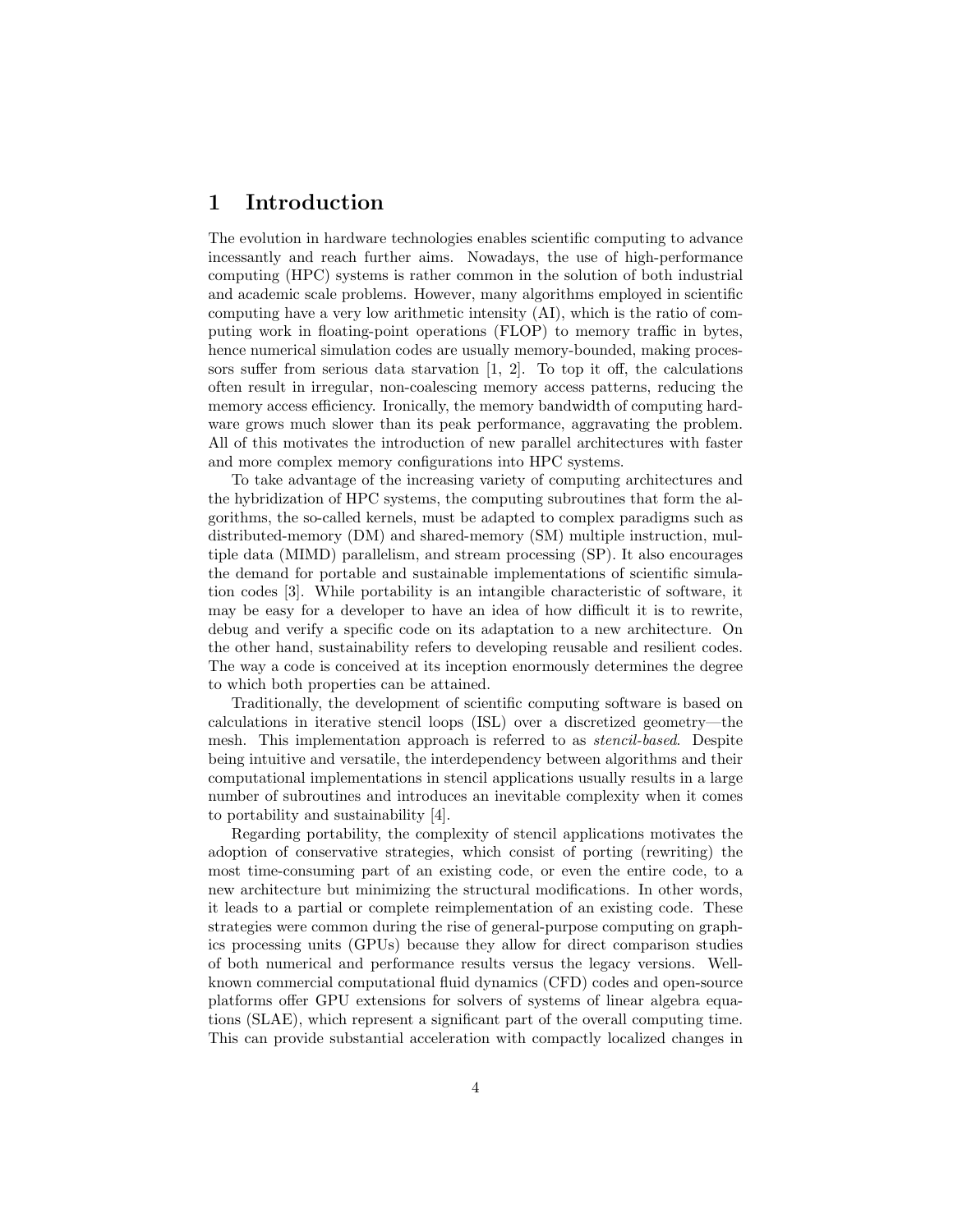the code. Such an example can be found in [\[5\]](#page-30-4), where the authors coupled a GPU-accelerated library for solving large sparse SLAE with the OpenFOAM platform and demonstrated performance on up to 128 nodes of a GPU-based cluster. The use of GPUs in scientific computing is nowadays rather mature, and there are many successful examples in the literature  $[6, 7, 8, 9]$  $[6, 7, 8, 9]$  $[6, 7, 8, 9]$  $[6, 7, 8, 9]$ . For instance, the early GPU implementations in [\[10\]](#page-30-9), extended in [\[11\]](#page-30-10), proved to be two orders of magnitude faster than its central processing unit (CPU) counterpart. Moreover, the solution of two-phase flows on multi-GPU systems [\[12\]](#page-30-11) was not only faster but also more energy-efficient. An example of a GPU porting of an open-source Navier–Stokes solver, the AFiD code, is found in [\[13\]](#page-30-12). Further examples of multi-GPU simulations of supersonic and hypersonic flows can be found in [\[14\]](#page-30-13). One of the most impressive GPU-based simulations is found in [\[15\]](#page-30-14), after [\[16\]](#page-31-0), on the solution of turbulent flows, reporting a sustained performance of 13.7PFLOPS.

Regarding sustainability, the implementation of new physics or numerical methods in a stencil-based framework, or its specialization for different mesh types, usually requires the design of new computing subroutines and data structures. This represents the main drawback of such an approach because the effort is not necessarily accumulative and thus reduces the software's sustainability. To address this, some authors propose domain-specific tools to generalize the stencil computations for specific fields. For instance, a framework that automatically translates stencil functions written in  $C++$  to both CPU and GPU codes is proposed in [\[17\]](#page-31-1). However, these generalizations are still heavily restricted by the shape of the stencil they target.

An alternative to stencil implementations is to break the aforementioned interdependency between algorithm and implementation so that the calculations are cast into a minimalist set of kernels. In other words, the idea is to use the classical ISL just for building data and leave the calculations to a reduced set of basic operations; thus, legacy codes may be maintained indefinitely as preprocessing tools, and the calculation engines become easy to port and optimize.

By casting discrete operators and mesh functions into sparse matrices and vectors, it has been shown that nearly 90% of the calculations in a typical CFD algorithm for the direct numerical simulation (DNS) and large eddy simulation (LES) of incompressible turbulent flows boil down to the following basic linear algebra subroutines: sparse matrix-vector product (SpMV), linear combination of vectors (axpy) and dot product (dot) [\[18\]](#page-31-2). Moreover, after the generalizations detailed in Section [3.2](#page-15-0) this value will be raised to 100%. Hereinafter, we refer to this implementation based on algebraic subroutines as algebraic or algebra-based. In this algebraic approach, the kernel code shrinks to dozens of lines; the portability becomes natural, and maintaining OpenMP, OpenCL, or CUDA implementations takes minor effort. Besides, standard libraries opti-mized for particular architectures (e.g., cuSPARSE [\[19\]](#page-31-3), clSPARSE [\[20\]](#page-31-4)) can be easily linked in addition to specialised in-house implementations. A similar approach is found in PyFR [\[16\]](#page-31-0), where the majority of operations are cast in terms of matrix-matrix multiplications linking with appropriate BLAS libraries. In the context of the DNS, the preconditioned conjugate gradient (CG) method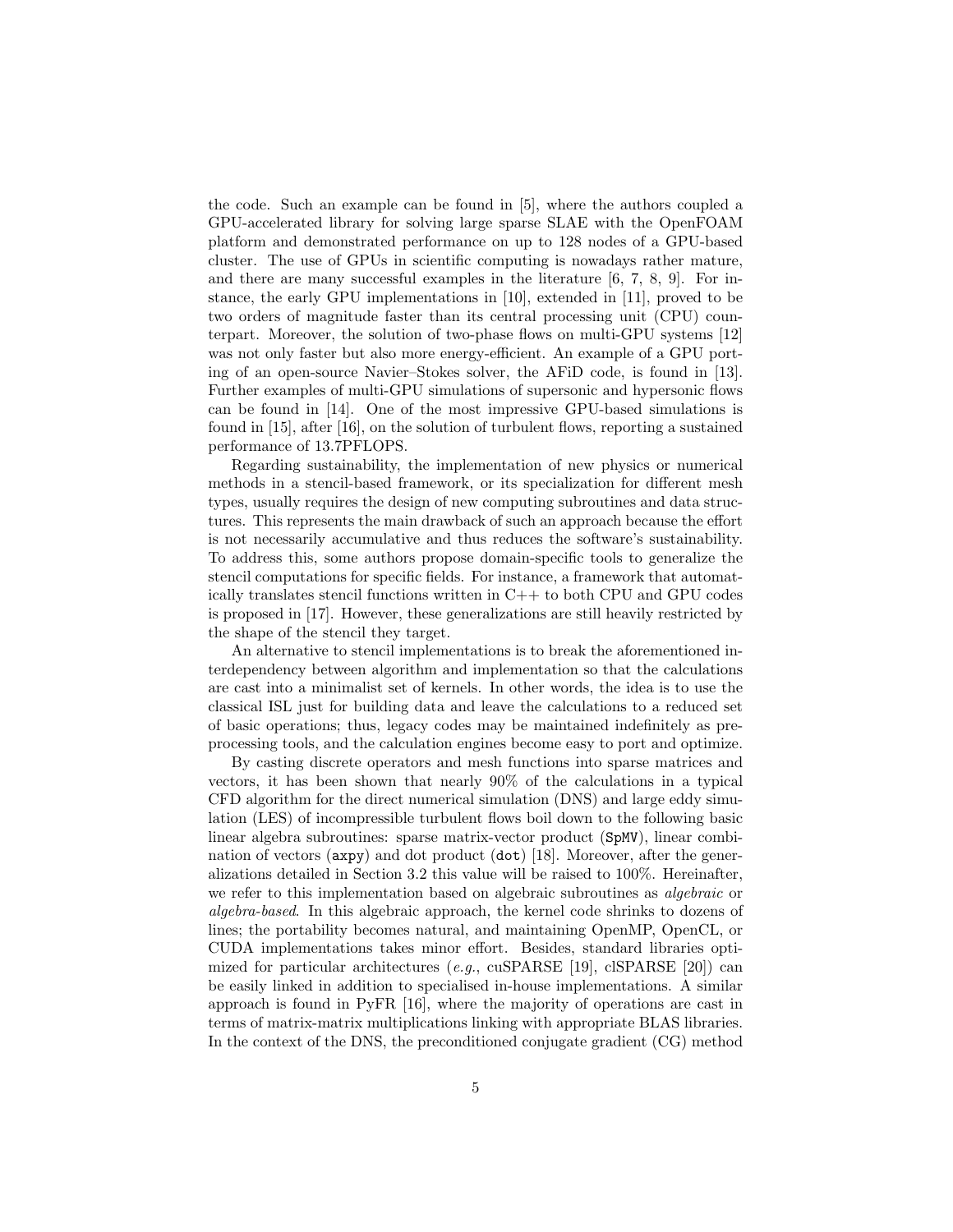following such an algebraic approach was implemented in [\[21\]](#page-31-5), and its potential was exploited in [\[22\]](#page-31-6) to perform petascale CFD simulations.

In our previous work, we proposed a heterogeneous implementation of an algebraic framework [\[23\]](#page-31-7), the hierarchical parallel code for high-performance computing  $(HPC<sup>2</sup>)$ , as a portable solution with many potential applications in the fields of computational physics and mathematics. Later, the minimalist design allowed us to easily optimize our framework for HPC systems with non-uniform memory access (NUMA) configurations [\[24\]](#page-31-8), just by changing the definition of the three kernels and the initialization of vectors and matrices.

While linear schemes fit naturally in the proposed algebraic approach, the implementation of non-linear schemes is not evident. However, as a consequence of Godunov's theorem [\[25,](#page-31-9) [26\]](#page-31-10), those are required for the treatment of shock discontinuities to avoid unstable discretizations and the onset of wiggles. Such discontinuities are present in many industrial applications and appear in both compressible and multiphase flows, representing a classical problem in numerical analysis since, at least, the 1960's. The construction of stable, second-order (and higher) discretizations, then, requires the adoption of non-linear schemes to exhibit a total variation diminishing (TVD) [\[27\]](#page-31-11) behavior. Among them, flux limiters are a mature and robust method, which has been adopted in a diversity of applications. Sweby [\[28\]](#page-31-12) generalized several limiters and stated the conditions for second-order TVD schemes in a one-dimensional homogeneous mesh in its well-known Sweby diagram. Despite the known inconsistencies that arise when departing from the one-dimensional homogeneous case [\[29,](#page-31-13) [30\]](#page-31-14) these techniques have been ported to non-homogeneous Cartesian [\[30\]](#page-31-14) and unstructured [\[31\]](#page-31-15) meshes as well. Advances in this field have also been exploited by the multiphase flow community, particularly for the advection of the marker function [\[32,](#page-31-16) [33\]](#page-32-0).

Both the analysis and the implementation of flux limiters are typically performed from the aforementioned stencil-based perspective. However, the growing interest of the community in mimetic methods [\[34\]](#page-32-1) unveils an alternative to the implementation of flux limiters. Mimetic methods construct discrete operators directly from the inherent incidence matrices that define the mesh. Adopting such an approach presents an important advantage from both theoretical and practical points of view. On the one hand, this allows for a flawless discrete mimicking of the continuum operators, facilitating the exact conservation of important secondary properties, such as energy [\[35,](#page-32-2) [36\]](#page-32-3), among others. On the other hand, this reduces the implementation to the right combination of a reduced set of algebraic subroutines. Therefore, the present work is devoted to the formulation of flux limiter schemes and their implementation into algebraic frameworks. The proposed implementation will be analyzed from a computational point of view and compared with the classical stencil counterpart, and the benefits of each option will be discussed in depth.

The rest of the paper is organized as follows. In section [2](#page-7-0) a review of basic concepts of graph theory is briefly summarized in order to provide some context. Section [3](#page-11-0) develops a generalization of flux limiters from an algebraic perspective and introduces the matrix-based calculation of the gradient ratio. Section [4](#page-22-0) highlights the capabilities of the method on a well-known three-dimensional de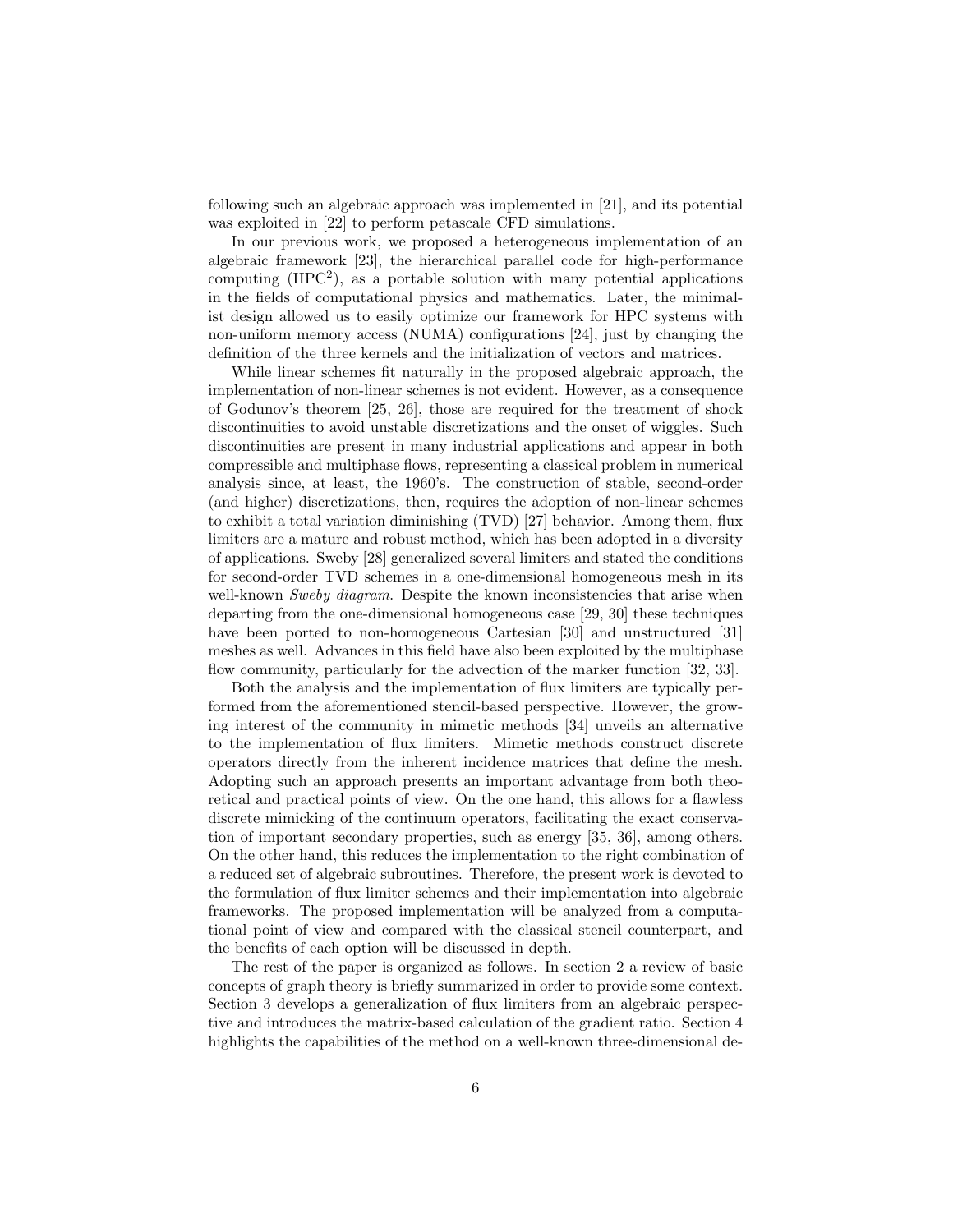formation benchmark. Finally, the discussion and conclusions are stated in Sections [5](#page-26-0) and [6.](#page-28-0)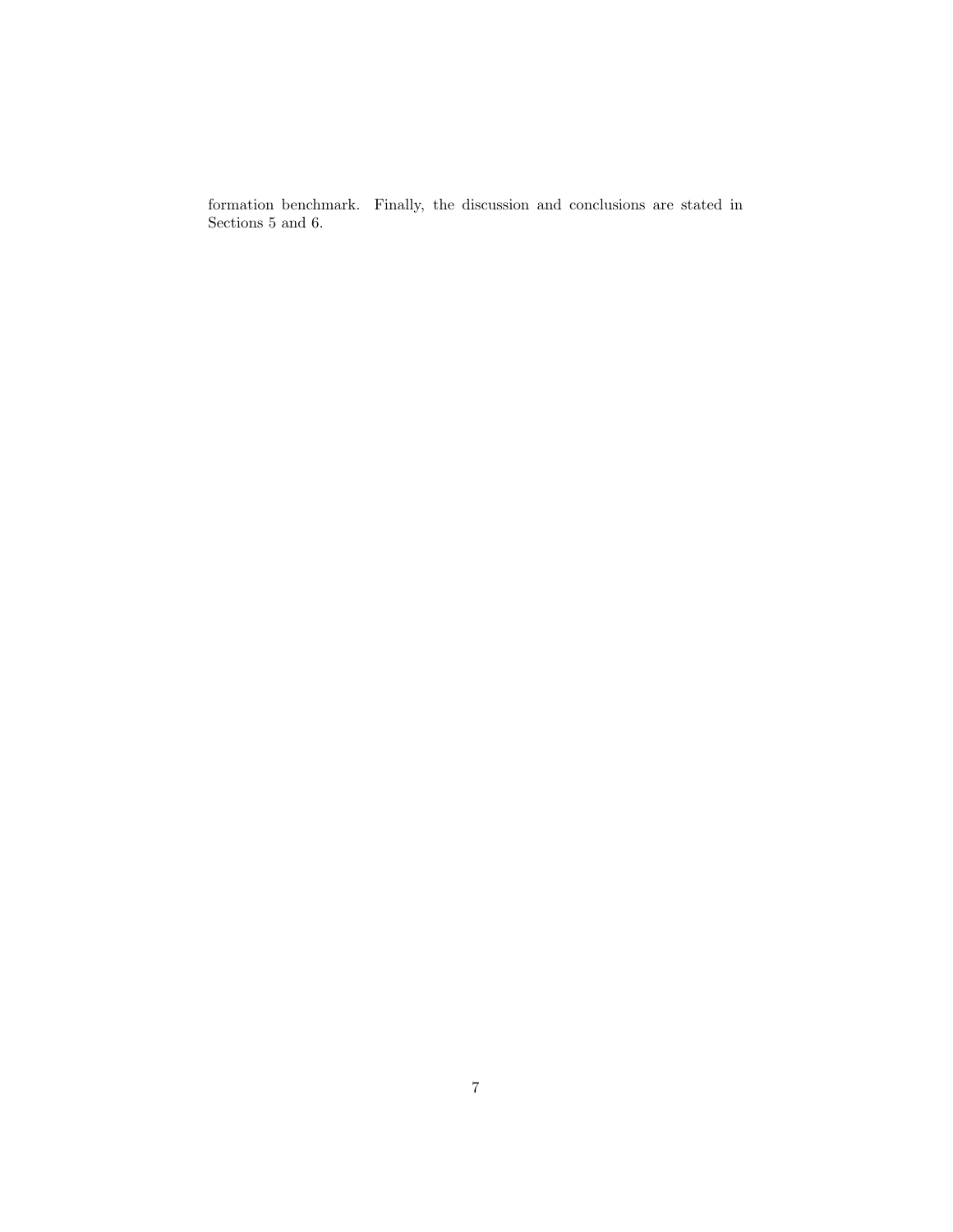# <span id="page-7-0"></span>2 Algebraic Topology

By using concepts from algebraic topology, mimetic methods preserve the in-herent structure of the space, leading to stable and robust discretizations [\[37,](#page-32-4) [34\]](#page-32-1). However, the development of such techniques is out of the scope of this paper, where we rather focus on exploiting the relationships between the different entities of the mesh for the construction of flux limiters. The interested reader is referred to [\[38\]](#page-32-5) and references therein.

Given whatever space of interest  $\Omega$ , we can equip it with a partition of unity, namely a mesh  $M$ , by bounding the group of cells,  $C$ , with faces,  $F$ ; those with the set of edges,  $E$ , and finally those with the set of vertices,  $V$ . In this sequence, groups are related to the next element of the sequence by means of the boundary operator  $\partial$ . This is know as a chain complex [\[37,](#page-32-4) [39\]](#page-32-6). A twodimensional example can be seen in Figure [1,](#page-7-1) where faces and edges collapse into the same entity.

<span id="page-7-1"></span>

Figure 1: 2D mesh composed of cells  $c_i$ , which are bounded by faces  $f_j$  oriented in the direction  $\hat{n}_i$ . Faces, which collapse to the same entities as edges, are bounded by the set of vertices  $v_k$ .

In every space Q, discrete variables are arranged in arrays such as  $\theta_{q} \in \mathbb{R}^{|Q|}$ . The relationship between the bounding elements of a geometric entity can be cast in oriented incidence matrices,  $E_{E\to V}$ ,  $E_{F\to E}$  and  $E_{C\to F}$ , corresponding to edge-to-vertex, face-to-edge and cell-to-face, respectively. The corresponding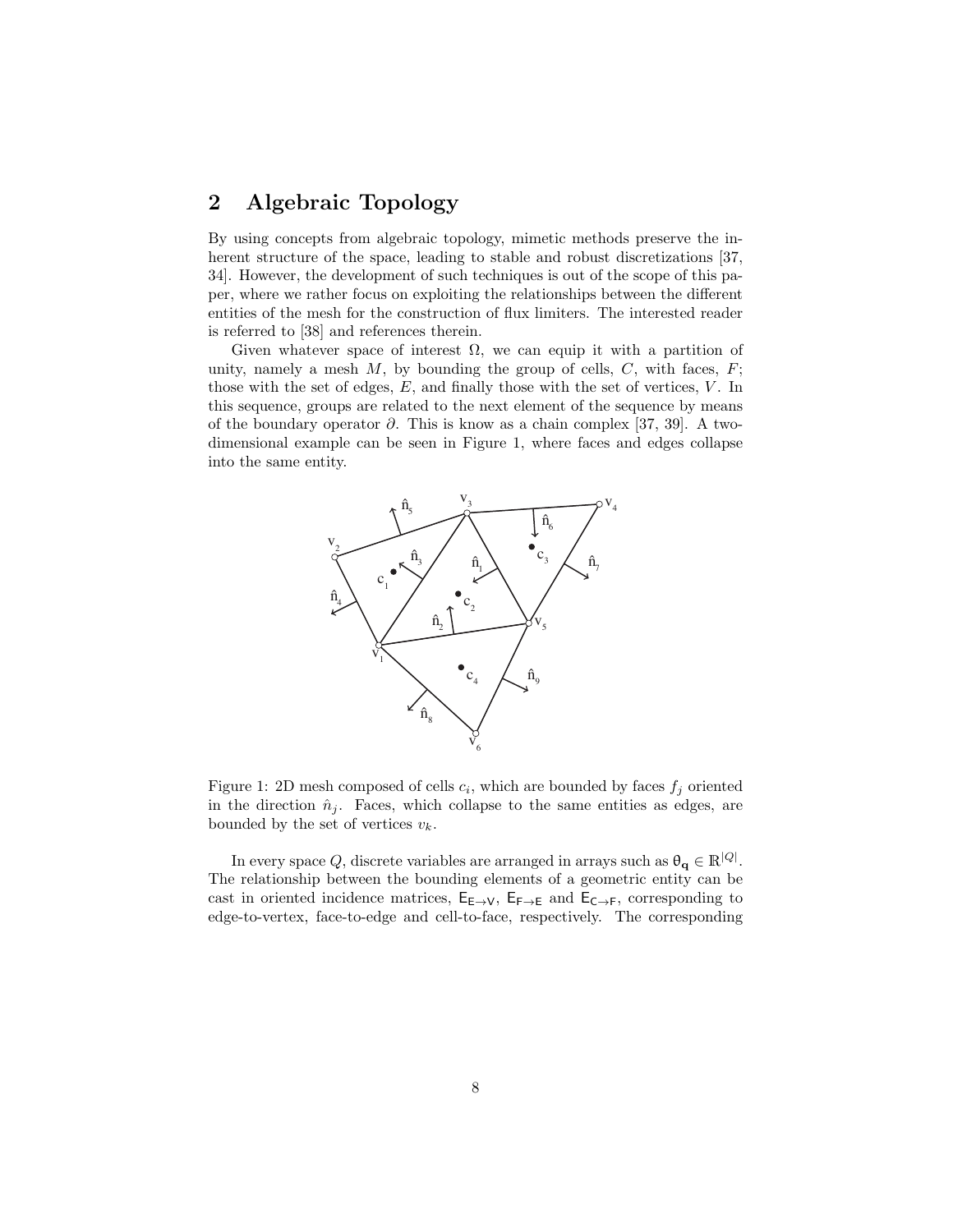incidence matrices for the mesh depicted in Figure [1](#page-7-1) read:

$$
\mathsf{E}_{\mathsf{F}\to\mathsf{V}} = \begin{pmatrix} 0 & +1 & +1 & +1 & 0 & 0 & 0 & -1 & 0 \\ 0 & 0 & 0 & -1 & +1 & 0 & 0 & 0 & 0 \\ -1 & 0 & -1 & 0 & -1 & -1 & 0 & 0 & 0 \\ 0 & 0 & 0 & 0 & 0 & +1 & -1 & 0 & 0 \\ +1 & -1 & 0 & 0 & 0 & 0 & -1 & 0 & +1 \\ 0 & 0 & 0 & 0 & 0 & 0 & 0 & +1 & -1 \end{pmatrix}, \qquad (1)
$$

$$
\mathsf{E}_{\mathsf{C}\to\mathsf{F}} = \begin{pmatrix} 0 & -1 & +1 & 0 \\ 0 & -1 & 0 & +1 \\ -1 & +1 & 0 & 0 \\ +1 & 0 & 0 & 0 \\ +1 & 0 & 0 & 0 \\ 0 & 0 & -1 & 0 \\ 0 & 0 & -1 & 0 \\ 0 & 0 & 0 & +1 \\ 0 & 0 & 0 & +1 \end{pmatrix} . \qquad (2)
$$

Conversely, we can define  $E_{F\to C}$ ,  $E_{E\to F}$  and  $E_{V\to E}$ , for the face-to-cell, edgeto-face and vertex-to-edge incidence matrix. Such converse incidence matrices are obtained by transposition:

$$
E_{F \to C} = E_{C \to F}^T,
$$
  
\n
$$
E_{E \to F} = E_{F \to E}^T,
$$
  
\n
$$
E_{V \to E} = E_{E \to V}^T.
$$

Incidence matrices represent the boundary operator between one element of the chain and the next one. Following the example of Figure [1,](#page-7-1)  $E_{F\rightarrow C}$  and  $E_{V\rightarrow F}$  provide with the orientation of the boundary faces  $f_j$  for every cell  $c_i$ and the boundary vertices  $v_k$  for every face  $f_j$ . Incidence matrices also play an essential role in preserving properties of the discrete space. In particular, they form an exact sequence. Exact sequences are those such that the application of the boundary operator twice results in 0. This can be verified by checking  $E_{F\rightarrow V}E_{C\rightarrow F}=0$ . This property is shared by its continuum counterpart, the de Rahm cohomology [\[34\]](#page-32-1), which is the ultimate responsible of the following vector calculus identities [\[37\]](#page-32-4):

$$
\nabla \times \nabla \equiv 0,\tag{3}
$$

$$
\nabla \cdot \nabla \times \equiv 0. \tag{4}
$$

These are powerful identities that mimetic methods preserve by construction. For an extended review of the relationship between the continuum and the discrete counterparts, the reader is referred to [\[37,](#page-32-4) [34\]](#page-32-1) and references therein.

In addition to provide a suitable platform for the construction of appropriate mimetic methods, the relations contained in incidence matrices can be studied from a graph theory perspective.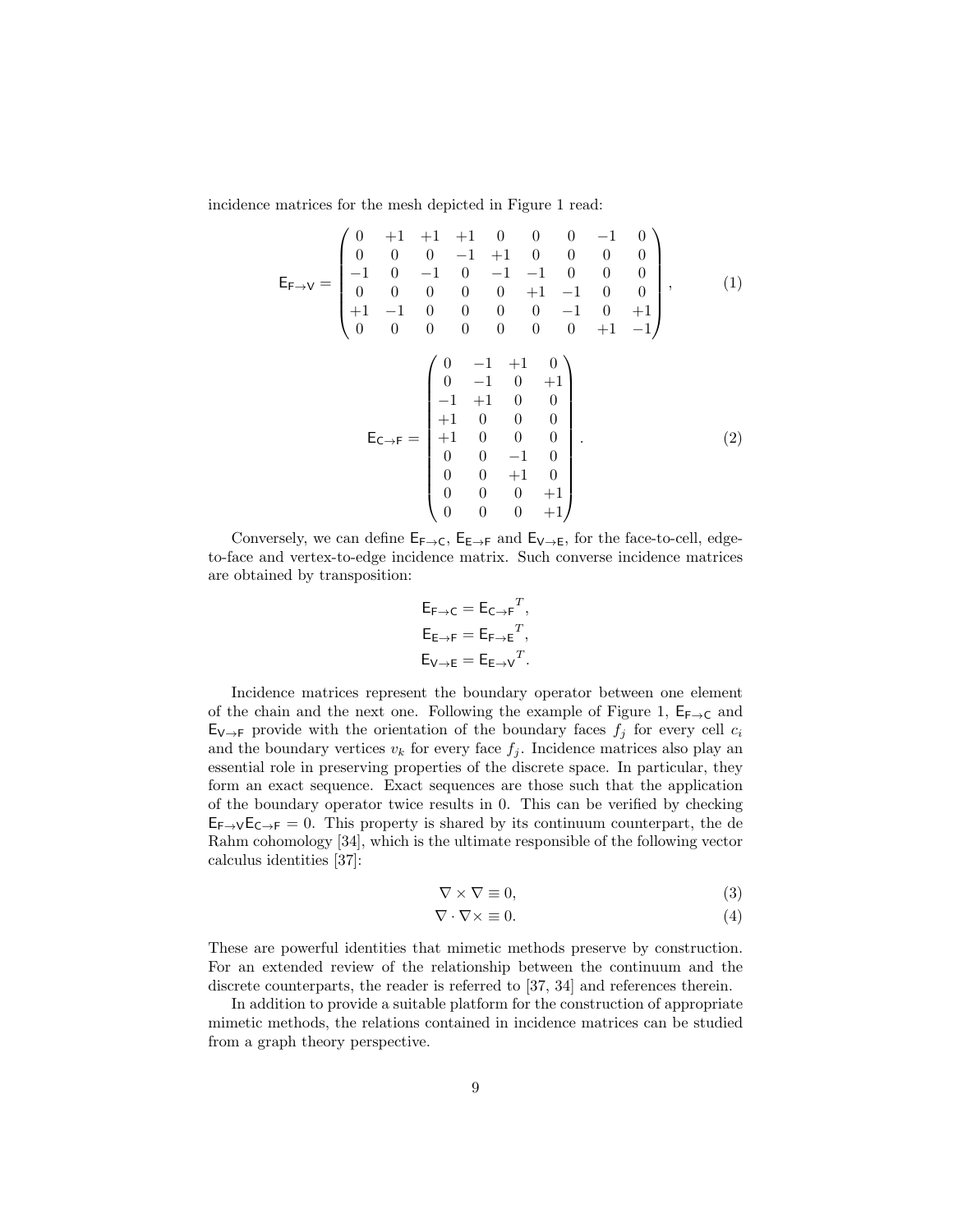A straightforward use of incidence matrices allows to compute differences across faces. The fact that differences lie in a different space (faces) than variables (cells) is an inherent property of such an approach:

<span id="page-9-1"></span>
$$
\Delta \theta_{\mathbf{c}} = \mathsf{E}_{\mathsf{C}\to\mathsf{F}} \theta_{\mathbf{c}}.\tag{5}
$$

Particularly useful is the construction of undirected incidence matrices  $(B_{Q\rightarrow S})$ , which are built by taking the absolute value of the elements of the directed ones  $(E_{Q\rightarrow S})$ . Considering the index notation between a generic space Q (e.g., cells, faces) and its boundary  $S$  (e.g., faces, edges), we could proceed as follows:

$$
[\mathsf{B}_{\mathsf{Q}\to\mathsf{S}}]_{sq} = b_{sq} = |e_{sq}|,\tag{6}
$$

where  $e_{sq} = [\mathsf{E}_{\mathsf{Q}\rightarrow\mathsf{S}}]_{sq}$ .

Similarly, one can proceed to compute the degree matrix of the graph, which accounts for the number of connections that an entity has  $(e.q.,\,$  the number of cells in contact with a face). Degree matrices are always diagonal and the value of the diagonal elements is obtained as follows:

$$
W_{QQ} = diag(B_{S \to Q} 1_S). \tag{7}
$$

In particular, undirected incidence matrices can be used to construct suitable shift operators [\[40\]](#page-32-7):

<span id="page-9-0"></span>
$$
\Pi_{\mathsf{C}\to\mathsf{F}} = \mathsf{W}_{\mathsf{FF}}^{-1} \mathsf{B}_{\mathsf{C}\to\mathsf{F}}.\tag{8}
$$

This provides with a simple face-centered interpolation, weighted with the number of adjacent faces. Note that by taking this approach, boundaries are inherently included from the graph information.

The use of such  $\Pi_{\mathsf{C}\to\mathsf{F}}$  is restricted to scalar fields. However, following [\[40\]](#page-32-7), this can be readily extended to vector fields as follows. First, the discretization of a continuum vector field,  $\vec{u} = (u_1, \dots, u_d)^T$ , is arranged in a single column vector,  $\mathbf{u_c} \in \mathbb{R}^{d|C| \times 1} = (\mathbf{u_1}, \dots, \mathbf{u_d})^T$ , where  $\mathbf{u_i} = ((u_i)_1, (u_i)_2, ..., (u_i)_{|C|})^T$  are the vectors containing the components corresponding to the ith spatial direction. Note that  $d$  is the number of spatial dimensions of the problem. Next, the interpolator can be extended component-wise by applying the Kronecker product with the identity matrix of size  $\mathbb{R}^{d \times d}$ . The final ensemble is as follows:

<span id="page-9-2"></span>
$$
\Gamma_{\mathsf{C}\to\mathsf{F}} = \mathbb{I}_d \otimes \mathsf{\Pi}_{\mathsf{C}\to\mathsf{F}}.\tag{9}
$$

Similarly, normal vectors can be cast into a  $\mathbb{R}^{|F| \times d|F|}$  matrix by arranging d diagonal matrices, corresponding to every component of the face vector, next to each other as  $N_F = (N_1 | \dots | N_d)$  [\[40\]](#page-32-7). The two-dimensional  $N_F$  matrix corresponding to the mesh depicted in Figure [1](#page-7-1) reads:

<span id="page-9-3"></span>
$$
\mathsf{N}_{\mathsf{F}} = \begin{pmatrix} n_{1x} & 0 & \dots & 0 & n_{1y} & 0 & \dots & 0 \\ 0 & n_{2x} & \dots & 0 & 0 & n_{2y} & \dots & \vdots \\ \vdots & 0 & \ddots & \vdots & \vdots & 0 & \ddots & \vdots \\ 0 & 0 & \dots & n_{9x} & 0 & 0 & \dots & n_{9y} \end{pmatrix} . \tag{10}
$$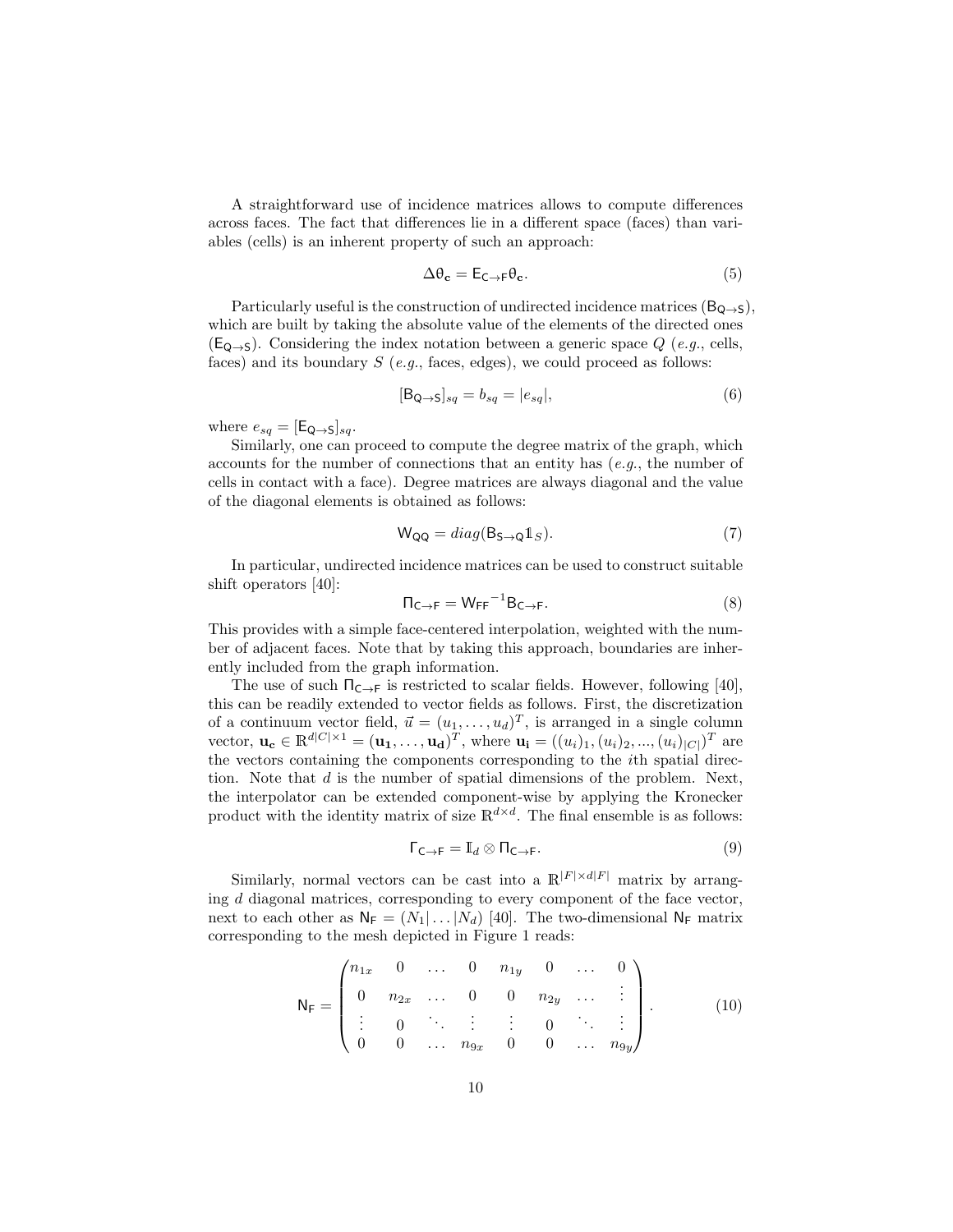In such a way, it is straightforward to either project a discrete vector as  $N_F x_f$ , or to vectorize a scalar quantity as  $N_F^T s_f$ , provided that both are stored at the faces. An accurate discussion about the construction of this matrix can be found in [\[40\]](#page-32-7).

Other basic matrices derived from the graph are the graph Laplacian  $(L_{\text{CC}})$ and the adjacency matrix  $(A_{CC})$ :

<span id="page-10-0"></span>
$$
L_{CC} = B_{F \to C} B_{C \to F}, \tag{11}
$$

$$
A_{CC} = W_{CC} - L_{CC}.
$$
 (12)

Both are constructed based on the incidence matrices and provide information about the propagation of information along the graph. They are constructed by connecting cells to its neighbors through its bounding faces.

In summary, the constructor of such operators provides with tools able to relate different elements of the graph between each others. Equipped with such basic concepts, the development of higher level operators can proceed as in the following section.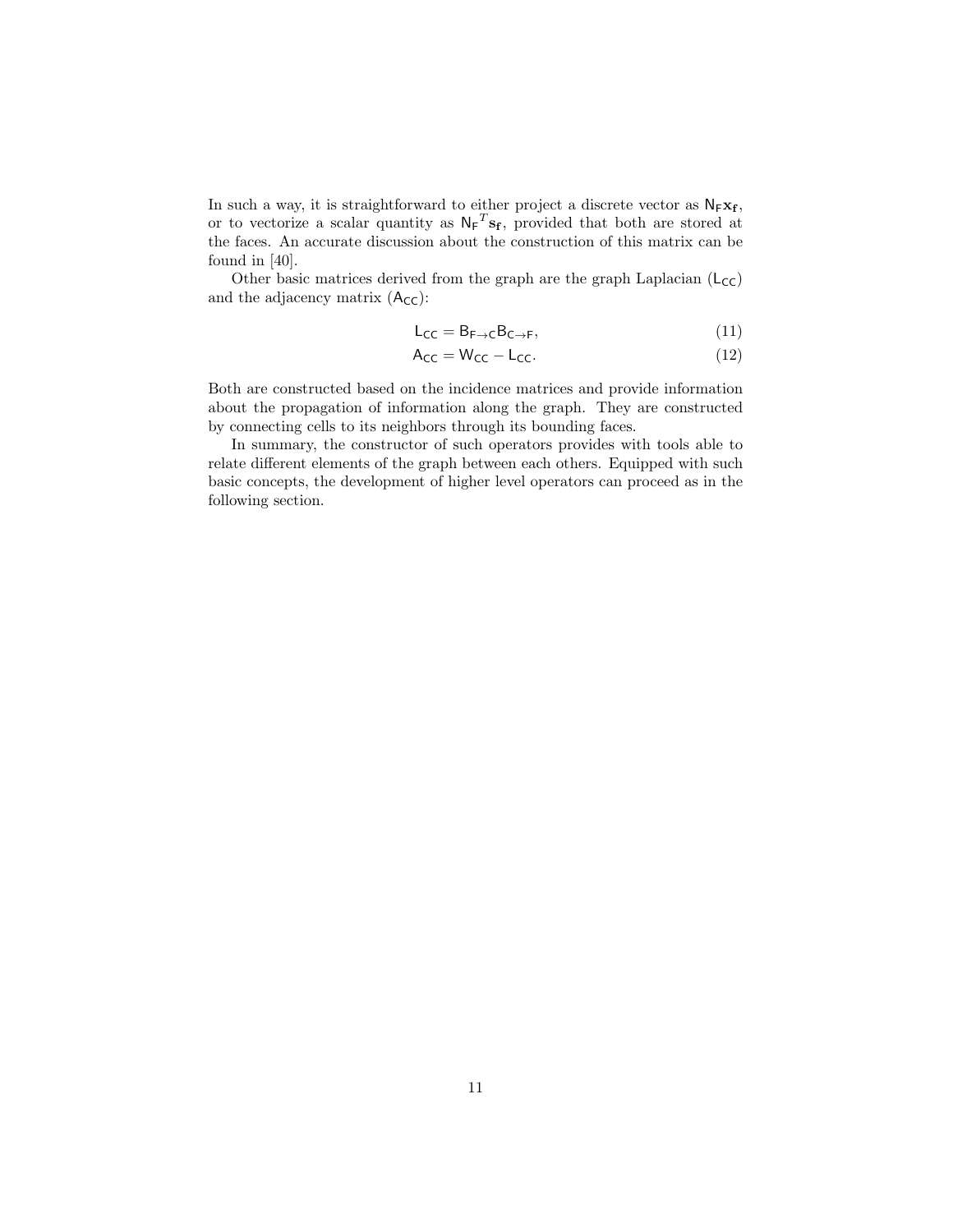# <span id="page-11-0"></span>3 Flux Limiters

The solution of hyperbolic problems in finite volume methods when sharp discontinuities are present requires the use of high resolution schemes in order to attain second order approximations. In turn, the construction of such schemes is reduced to the appropriate reconstruction of the flux at the faces. Prone to introduce numerical instabilities, such a reconstruction requires an appropriate flux reconstruction strategy in order to guarantee TVD behavior  $(i.e.,$  such that no new minima or maxima are introduced). This is attained by limiting the flux at cell's boundaries by means of a flux limiter function.

Typically, flux limited schemes are stated in the following form [\[28\]](#page-31-12):

<span id="page-11-2"></span>
$$
\theta_f = \theta_C + \Psi(r) \left( \frac{\theta_D - \theta_C}{2} \right),\tag{13}
$$

where  $\theta_C$  and  $\theta_D$  stand for the centered and downwind values of  $\theta$  according to the velocity field u and  $\Psi(r)$  is the flux limiter function. Figure [2](#page-11-1) depicts this situation.

<span id="page-11-1"></span>

Figure 2: Classical stencil for the computation of the gradient ratio at face  $f_i$ .  $U, C$  and  $D$  correspond to the upstream, centered and downstream nodes.

From a physical point of view, this is equivalent to the introduction of some sort of artificial diffusion which stabilizes the method at the expense of smearing out its profile. This can be easily seen by rewriting the classical stencil-based formulation stated in equation [\(13\)](#page-11-2) into:

<span id="page-11-3"></span>
$$
\theta_f = \frac{\theta_C + \theta_D}{2} + \frac{\Psi(r) - 1}{2} (\theta_D - \theta_C), \qquad (14)
$$

where  $(\Psi(r)-1)/2$  stands for the artificial diffusion added to a classical symmetrypreserving scheme.

The limiting approach has been used by several authors [\[41,](#page-32-8) [26\]](#page-31-10) who over the years developed several discontinuity sensors in order to limit the dissipation to the region near the shock. Among all discontinuity sensors, the most popular is the use of the gradient ratio. Following the nomenclature in Figure [2,](#page-11-1) this is defined as follows [\[28\]](#page-31-12):

<span id="page-11-4"></span>
$$
r_f = \frac{\Delta_U \theta}{\Delta_u \theta} = \frac{\theta_C - \theta_U}{\theta_D - \theta_C},\tag{15}
$$

where  $\Delta_U \theta$  is the gradient of  $\theta$  at the upwind face while  $\Delta_u \theta$  correspond with the gradient at the face of interest. Both differences are taken as positive in the flow direction, defined by the sign of the velocity field  $\mathbf{u}_{\mathbf{f}}$ .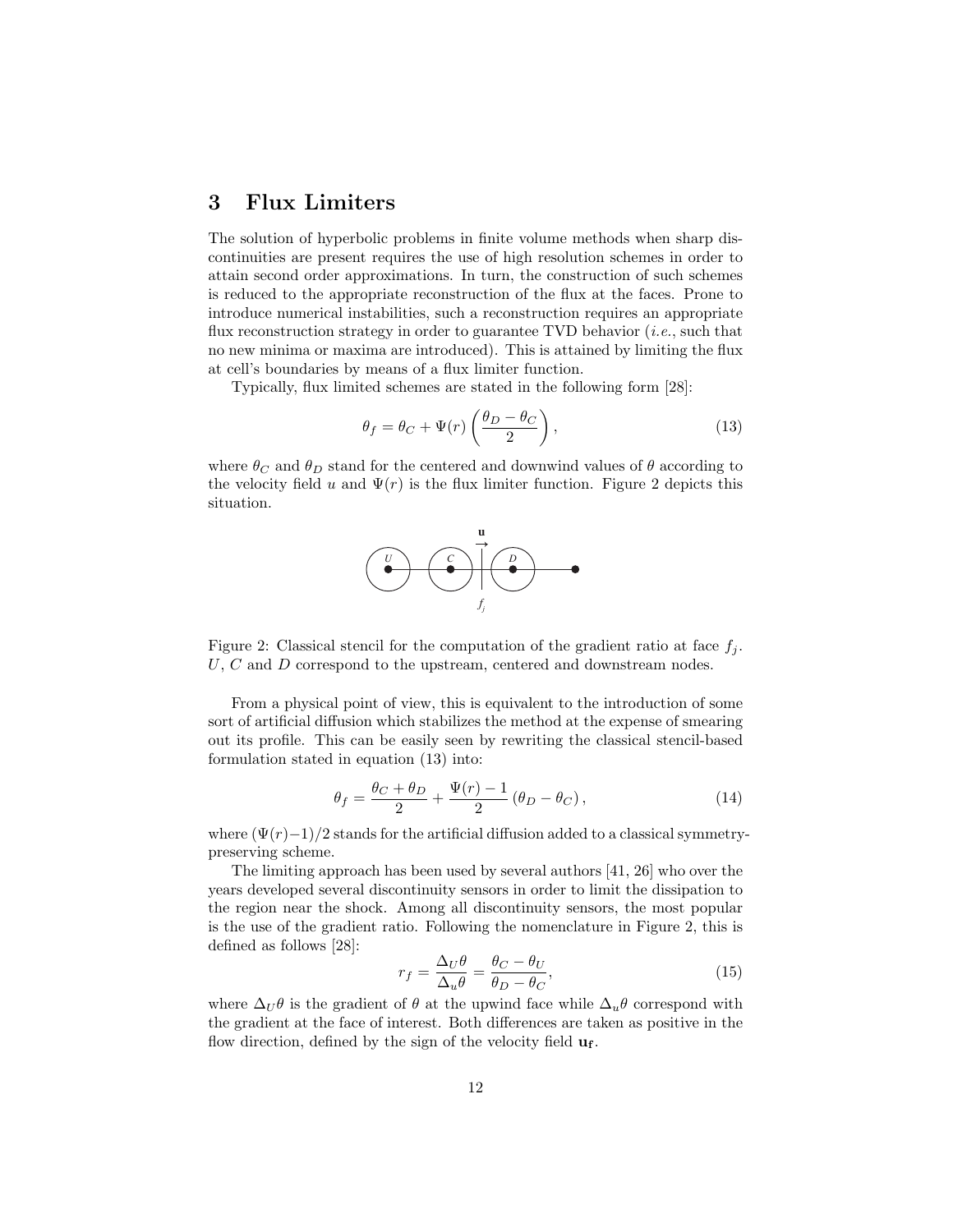This provides with an intuitive description of where discontinuities are and its order of magnitude, at the time that keeps a compact stencil. In addition, it allows to, after proper manipulation by the flux limiter itself, limit the flux in a way which can be interpreted as a diffusion-like term. This is known as "upwinding" as it has the same effect as recovering the 1st order upwind discretization near shocks.

TVD conditions in terms of the gradient ratio where stated by Harten in 1983 [\[27\]](#page-31-11) for one-dimensional homogeneous grids. These conditions where used by Sweby in 1984 [\[28\]](#page-31-12) to state 2nd order and TVD conditions for different forms of flux limiters. This idea has been extended, with several degrees of accuracy, to multidimensional and irregular grids [\[29,](#page-31-13) [30\]](#page-31-14), among others.

#### 3.1 Algebraic Formulation

As stated previously, the discretization of equation [\(14\)](#page-11-3) may benefit from the adoption of an algebraic approach. In this regard, it can be easily extended to the whole computational domain as:

$$
\theta_{\mathbf{f}} = (\Pi_{\mathsf{C}\to\mathsf{F}} + \mathsf{F}(\mathbf{r}_{\mathbf{f}})\mathsf{Q}(\mathbf{u}_{\mathbf{f}})\mathsf{E}_{\mathsf{C}\to\mathsf{F}})\,\theta_{\mathbf{c}},\tag{16}
$$

where  $\theta_f \in \mathbb{R}^{|F|}$  and  $\theta_c \in \mathbb{R}^{|C|}$  are the vectors holding all the values of  $\theta_f$ and  $\theta_c$ ,  $\Pi_{\mathsf{C}\to\mathsf{F}} \in \mathbb{R}^{|C|\times|F|}$  is the cell-to-face interpolation defined in equation [\(8\)](#page-9-0),  $F(r_f) \in \mathbb{R}^{|C| \times |F|}$  is the diagonal matrix absorbing the artificial diffusion introduced in equation [\(14\)](#page-11-3),  $Q(\mathbf{u_f}) \in \mathbb{R}^{|F| \times |F|}$  is the diagonal matrix taking the proper sign of the velocity at the faces and  $E_{C\rightarrow F}$  takes the difference across them as in equation [\(5\)](#page-9-1).

At this point, we may be tempted to analyze the construction of new flux limiters by means of basic algebra concepts. In particular, to bound its spectrum by means of Gershgorin's theorem or to check its entropy conditions [\[42\]](#page-32-9), among others. The interested reader is referred to Báez et al. [\[43\]](#page-32-10), where a similar approach is taken for spatial filters.

While both  $\Pi_{\mathsf{C}\to\mathsf{F}}$  and  $\mathsf{E}_{\mathsf{C}\to\mathsf{F}}$  are readily available from the background stated in section [2,](#page-7-0) the construction of  $F(r_f)$  by means of basic algebraic operations solely is addressed next.

Because flux limiter functions  $F(\mathbf{r_f})$  depend only on the local value of  $\mathbf{r_f}$  and we defer the details on the implementation of the pointwise operations to section [3.2,](#page-15-0) the problem is turned into the accurate computation of  $\mathbf{r_f}$  at faces. There has been several approaches  $[31, 29]$  $[31, 29]$  to the construction of  $r_f$  in terms of a leastsquares reconstructed gradient. However, the implementation of such schemes can be cumbersome and may not, eventually, recover the one-dimensional homogeneous solution when a homogeneous structured mesh is used.

The construction of the gradient ratio will proceed first by the separate calculation of both the numerator  $(\Delta_{U}\theta)$  and the denominator  $(\Delta_{u}\theta)$  of equation [\(15\)](#page-11-4), then computed as:  $\begin{bmatrix} 1 & 0 \end{bmatrix}$ 

<span id="page-12-0"></span>
$$
[\mathbf{r}_{\mathbf{f}}]_i = \frac{[\mathbf{d}_{\mathbf{U}}\boldsymbol{\theta}]_i}{[\mathbf{d}_{\mathbf{u}}\boldsymbol{\theta}]_i},\tag{17}
$$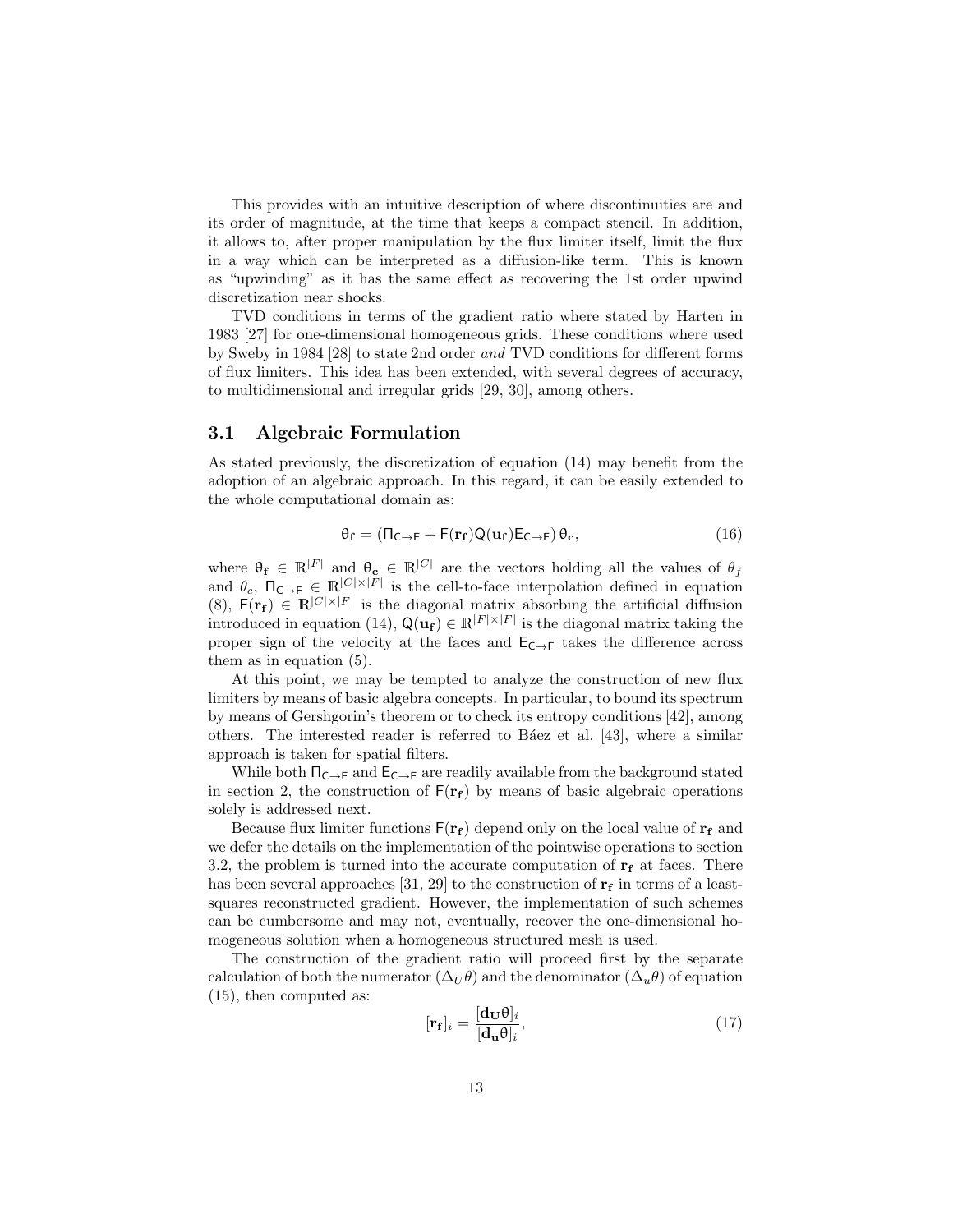where  $\mathbf{d}_{\mathbf{u}} \theta \in \mathbb{R}^{|F|}$  is the face-centered vector holding the difference across the face taken in the direction stated by  $\mathbf{u_f}$ , while  $\mathbf{d_U} \theta \in \mathbb{R}^{|F|}$  holds the upstream differences according, again, to  $\mathbf{u_f}$ .

In this approach we propose to employ symmetry-preserving gradients (see [\[35\]](#page-32-2)) into the calculation of both face-centered and upstream gradients in order to preserve, as much as possible, the mimetic properties of the approach. In addition, we aim at recovering the Cartesian formulation as in [\[33\]](#page-32-0).

Before any calculation, the sign matrix  $(Q(\mathbf{u}_f))$  is constructed by assigning to a  $\mathbb{R}^{|F| \times |F|}$  diagonal matrix  $+1$  for a positive velocity and -1 for a negative one:

<span id="page-13-1"></span>
$$
[diag\left(Q(\mathbf{u_f})\right)]_i = sign([\mathbf{u_f}]_i). \tag{18}
$$

This allows a straightforward calculation of the velocity-oriented gradient at the face as follows:

$$
\mathbf{d}_{\mathbf{u}}\theta = \mathsf{Q}(\mathbf{u}_{\mathbf{f}})\mathsf{E}_{\mathsf{C}\to\mathsf{F}}\theta_{\mathbf{c}},\tag{19}
$$

where  $Q(\mathbf{u_f})$  is used to provide the right direction in which the difference is taken according to the velocity field.

The construction of the upwind difference  $d_U\theta$  is more involved. The idea is to construct a partial adjacency matrix which only considers upstream faces, namely the upstream adjacency matrix,  $A_{\text{FF}}^{U}(u)$ , which is responsible to garner upstream information and will be defined further in this paper.

<span id="page-13-0"></span>

Figure 3: Upstream (red) and downstream (blue) adjacent faces for face  $f_1$  with respect to the positive component of velocity at face  $f_1$ . The selection of the right ones in  $A_{FF}^{U}(u)$  will ultimately depend on  $Q(u_f)$ .

We proceed as follows:  $E_{C\to F}$  is used to compute the difference across every face according to equation [\(5\)](#page-9-1). In order to assess the contribution of every neighboring face to the face of interest, differences are vectorized with its corresponding normal using  $N_F^T$  and added all together with  $A_{FF}^U(u)$ . Finally, the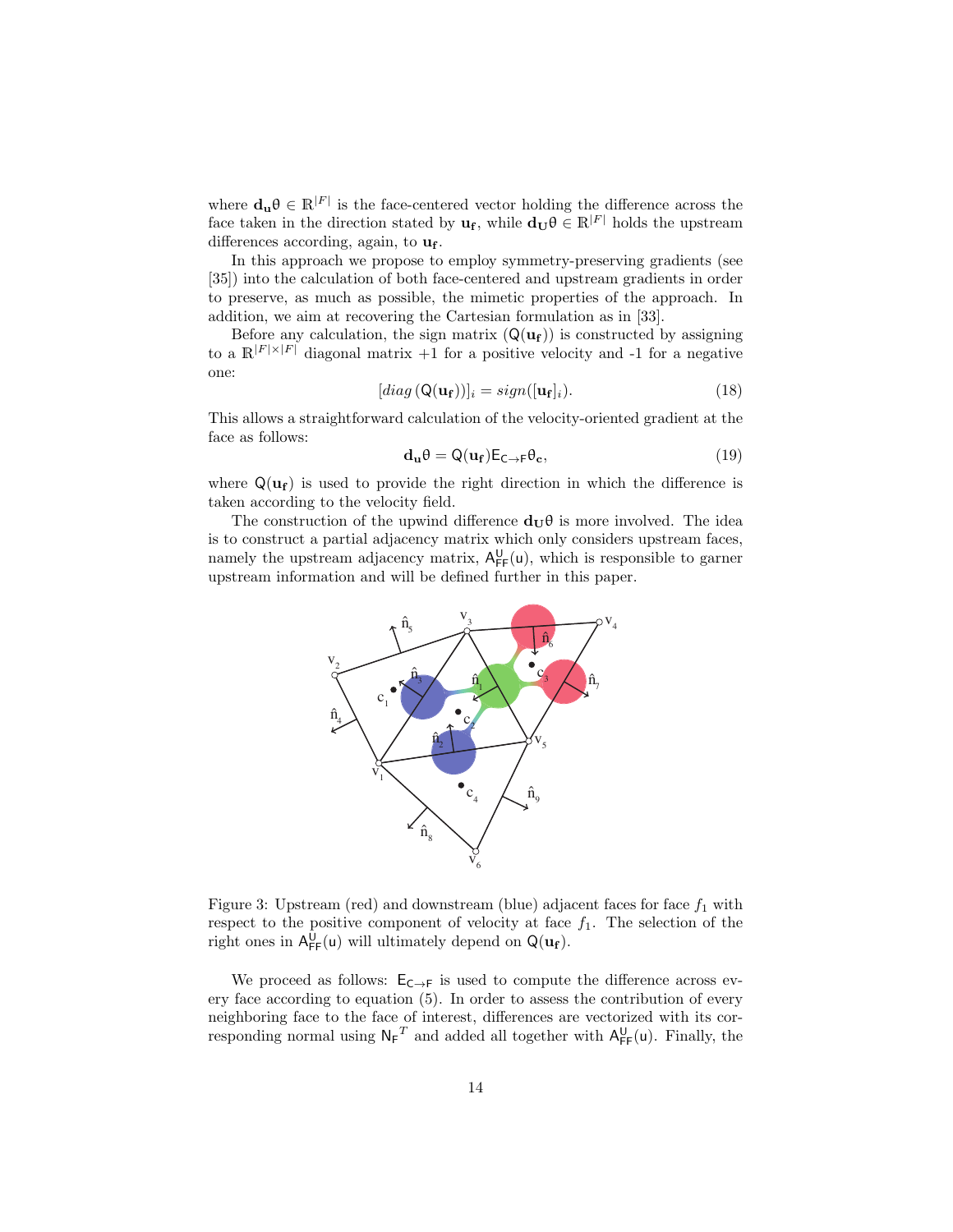resulting value is projected over the normal of the face of interest by means of  $N_F$ . The overall construction of the operator is then:

<span id="page-14-0"></span>
$$
\mathbf{d}_{\mathbf{U}}\theta = \mathsf{N}_{\mathsf{F}}\left(\mathbb{I}_{d}\otimes\mathsf{A}_{\mathsf{F}\mathsf{F}}^{\mathsf{U}}(\mathsf{u})\right)\mathsf{N}_{\mathsf{F}}^{\mathrm{T}}\mathsf{E}_{\mathsf{C}\to\mathsf{F}}\theta_{\mathbf{c}},\tag{20}
$$

where, similarly to equation [\(9\)](#page-9-2), we reuse the  $A_{\text{FF}}^{U}(u)$  operator for all spatial dimensions. Face normal matrices  $N_F$ , defined as in equation [\(10\)](#page-9-3), are used for both vectorization and projection of the neighboring differences. In this way, orthogonal meshes recover the original one-dimensional formulation, whereas unstructured ones are handled inherently by the incidence matrix.

We are now left with construction of the upstream adjacency matrix,  $A_{FF}^U(u)$ , which may look cumbersome at a first glance. It can be assembled from other simpler matrices:

$$
A_{\text{FF}}^{\text{U}}(u) = \frac{1}{2} \left( A_{\text{FF}} - Q(u_{\text{f}}) A_{\text{FF}}^{\text{D}} \right), \tag{21}
$$

where  $A_{FF}$  is the face adjacency matrix,  $A_{FF}^D$  is a "directed adjacency matrix", which will be introduced below, and  $\mathbf{Q}(\mathbf{u_f})$  is the already defined velocity sign matrix. The strategy for the construction of  $A_{\text{FF}}^{U}(u)$  is to add the contribution of all neighboring faces irrespective of the flow direction and then use  $Q(\mathbf{u_f}) A_{\mathsf{FF}}^D$ , to remove the downwind ones depending on the values of  $Q(\mathbf{u_f})$ . Note that both  $A_{FF}$  and  $A_{FF}^{D}$  are constant matrices and that the only matrix that needs to be updated according to  $\mathbf{u}_{\mathbf{f}}$  is  $\mathsf{Q}(\mathbf{u}_{\mathbf{f}})$ .

The construction of  $A_{FF}$  proceeds similarly to equation [\(12\)](#page-10-0) as follows:

$$
A_{FF} = W_{FF} - B_{C \to F} B_{F \to C}.
$$
\n(22)

As seen in section [2,](#page-7-0) the adjacency matrix is symmetric and contains nonnegative entries only. Following on the example depicted in Figure [3,](#page-13-0) the corresponding  $A_{FF}$  reads:

$$
A_{\text{FF}} = \begin{pmatrix} 0 & +1 & +1 & 0 & 0 & +1 & +1 & 0 & 0 \\ +1 & 0 & +1 & 0 & 0 & 0 & 0 & +1 & +1 \\ +1 & +1 & 0 & +1 & +1 & 0 & 0 & 0 & 0 \\ 0 & 0 & +1 & 0 & +1 & 0 & 0 & 0 & 0 \\ 0 & 0 & +1 & +1 & 0 & 0 & 0 & 0 & 0 \\ +1 & 0 & 0 & 0 & 0 & 0 & +1 & 0 & 0 \\ +1 & 0 & 0 & 0 & 0 & +1 & 0 & 0 & 0 \\ 0 & +1 & 0 & 0 & 0 & 0 & 0 & 0 & +1 \\ 0 & +1 & 0 & 0 & 0 & 0 & 0 & +1 & 0 \end{pmatrix}.
$$
 (23)

On the other hand, the construction of  $A_{\text{FF}}^D$  allows us to distinguish neighboring faces which lie, according to the face normal, behind or ahead of the face in question. This requires the inclusion of the directed incidence matrix  $E_{C\rightarrow F}$ into the calculation of the adjacency matrix as:

$$
A_{FF}^D = E_{C \to F} B_{F \to C}, \qquad (24)
$$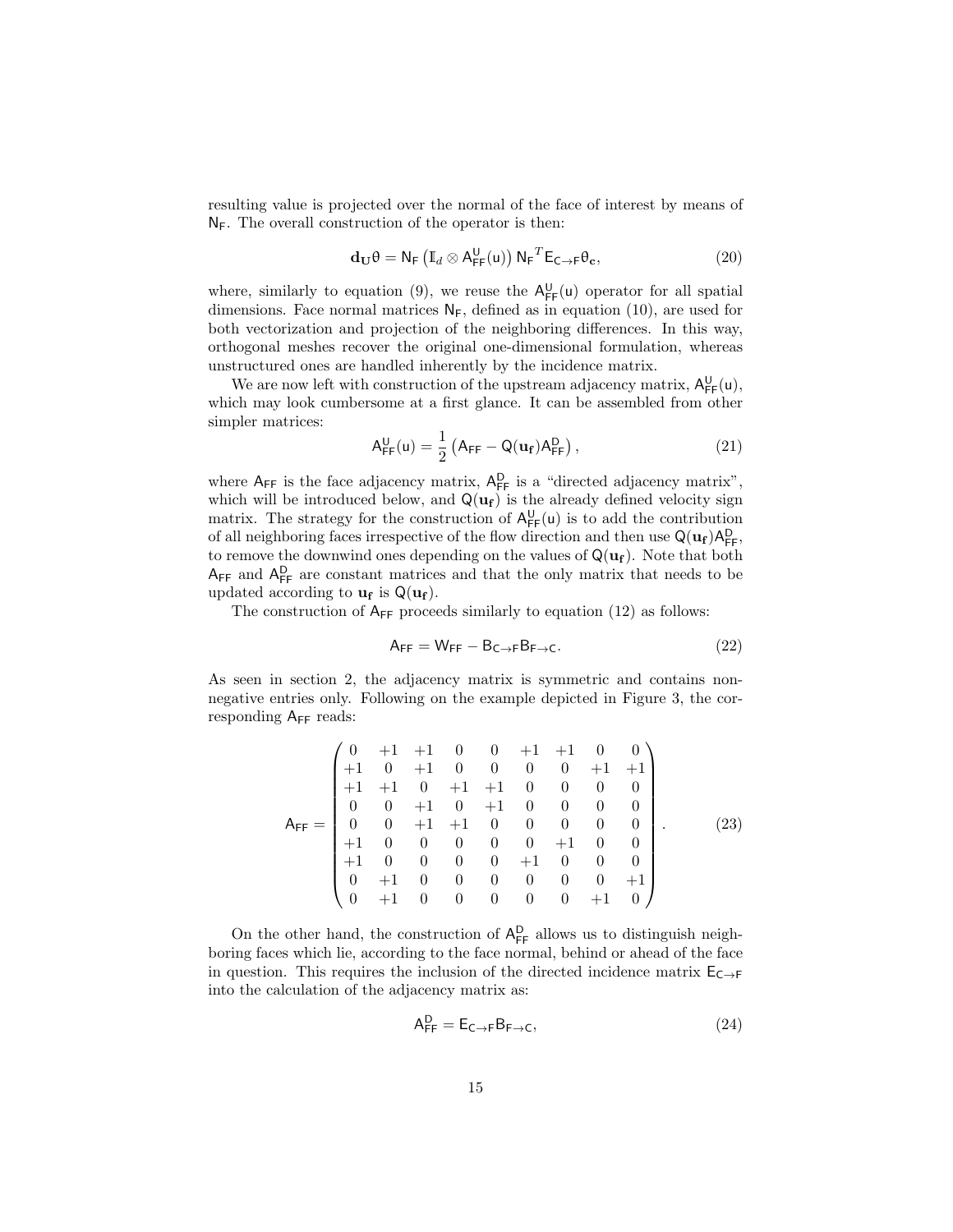which provides with the following matrix:

$$
A_{FF}^{D} = \begin{pmatrix} 0 & +1 & +1 & 0 & 0 & -1 & -1 & 0 & 0 \\ +1 & 0 & +1 & 0 & 0 & 0 & 0 & -1 & -1 \\ -1 & -1 & 0 & +1 & +1 & 0 & 0 & 0 & 0 \\ 0 & 0 & -1 & 0 & -1 & 0 & 0 & 0 & 0 \\ 0 & 0 & -1 & -1 & 0 & 0 & 0 & 0 & 0 \\ +1 & 0 & 0 & 0 & 0 & 0 & +1 & 0 & 0 \\ -1 & 0 & 0 & 0 & 0 & -1 & 0 & 0 & 0 \\ 0 & -1 & 0 & 0 & 0 & 0 & 0 & -1 & 0 \end{pmatrix}.
$$
 (25)

Note that  $A_{\text{FF}}^D$  has the same pattern as  $A_{\text{FF}}$  but entries corresponding to faces located upstream (with respect to the face normal direction) contain −1 whereas those located downstream contain +1, as shown in Figure [3.](#page-13-0)

However, the choice of upstream/downstream faces should depend on the faces local velocity and not on its arbitrary choice of face normal. The product  $Q(\mathbf{u_f})A_{\text{FF}}^D$ , corrects this by inverting the sign of the rows corresponding to the faces whose velocity component is not aligned with the face normal. The result is a correct choice of upstream and downstream faces according to the local face velocity.

Finally, the combination of  $A_{\text{FF}}^D$  and  $A_{\text{FF}}$  in equation [\(20\)](#page-14-0) results in:

<span id="page-15-1"></span>
$$
\mathbf{d}_{\mathbf{U}}\theta = \mathsf{N}_{\mathsf{F}}\left(\mathbb{I}_{d} \otimes \frac{1}{2} \left(\mathsf{Q}(\mathbf{u}_{\mathbf{f}}) \mathsf{A}_{\mathsf{F}\mathsf{F}}^{\mathsf{D}} - \mathsf{A}_{\mathsf{F}\mathsf{F}}\right)\right) \mathsf{N}_{\mathsf{F}}^{\ \ T} \mathsf{E}_{\mathsf{C}\to\mathsf{F}}\theta_{\mathbf{c}}.\tag{26}
$$

While equation [\(26\)](#page-15-1) succeeds at selecting the proper upstream faces, its direct implementation involves many redundant operations that may result in an unnecessary overhead. For this reason, the computation of  $d_U\theta$  is rearranged as follows:

<span id="page-15-2"></span>
$$
\mathbf{d}_{\mathbf{U}}\theta = (Q(\mathbf{u}_{\mathbf{f}})S_{\mathsf{C}\to\mathsf{F}} + \mathsf{T}_{\mathsf{C}\to\mathsf{F}})\,\theta_{\mathbf{c}},\tag{27}
$$

where we introduce the new matrices  $S_{C\to F} = \frac{1}{2} N_F \left( \mathbb{I}_d \otimes A_{FF}^D \right) N_F^T E_{C\to F}$  and  $\mathsf{T}_{\mathsf{C}\to\mathsf{F}} = \frac{1}{2}\mathsf{N}_{\mathsf{F}}(\mathbb{I}_d \otimes \mathsf{A}_{\mathsf{FF}})\mathsf{N}_{\mathsf{F}}^T\mathsf{E}_{\mathsf{C}\to\mathsf{F}}$ , which can be precomputed at the beginning of the simulation.

#### <span id="page-15-0"></span>3.2 Algebraic Implementation

In previous works of Oyarzun et al. [\[18\]](#page-31-2) and Álvarez et al. [\[23\]](#page-31-7), an algebra-based implementation model was proposed for the DNS and LES of incompressible turbulent flows such that the algorithm of the time-integration phase reduces to a set of only three algebraic kernels: SpMV, axpy and dot. However, a close look at Equations [17](#page-12-0) and [18,](#page-13-1) for instance, reveals that this set is insufficient to fulfill the implementation of the flux limiter because it comprises non-linear operations.

Nevertheless, instead of being an inconvenience, this encourages us to demonstrate the high potential of our algebraic strategy again. We propose the generalization of the axpy via the introduction of a generalized binary operator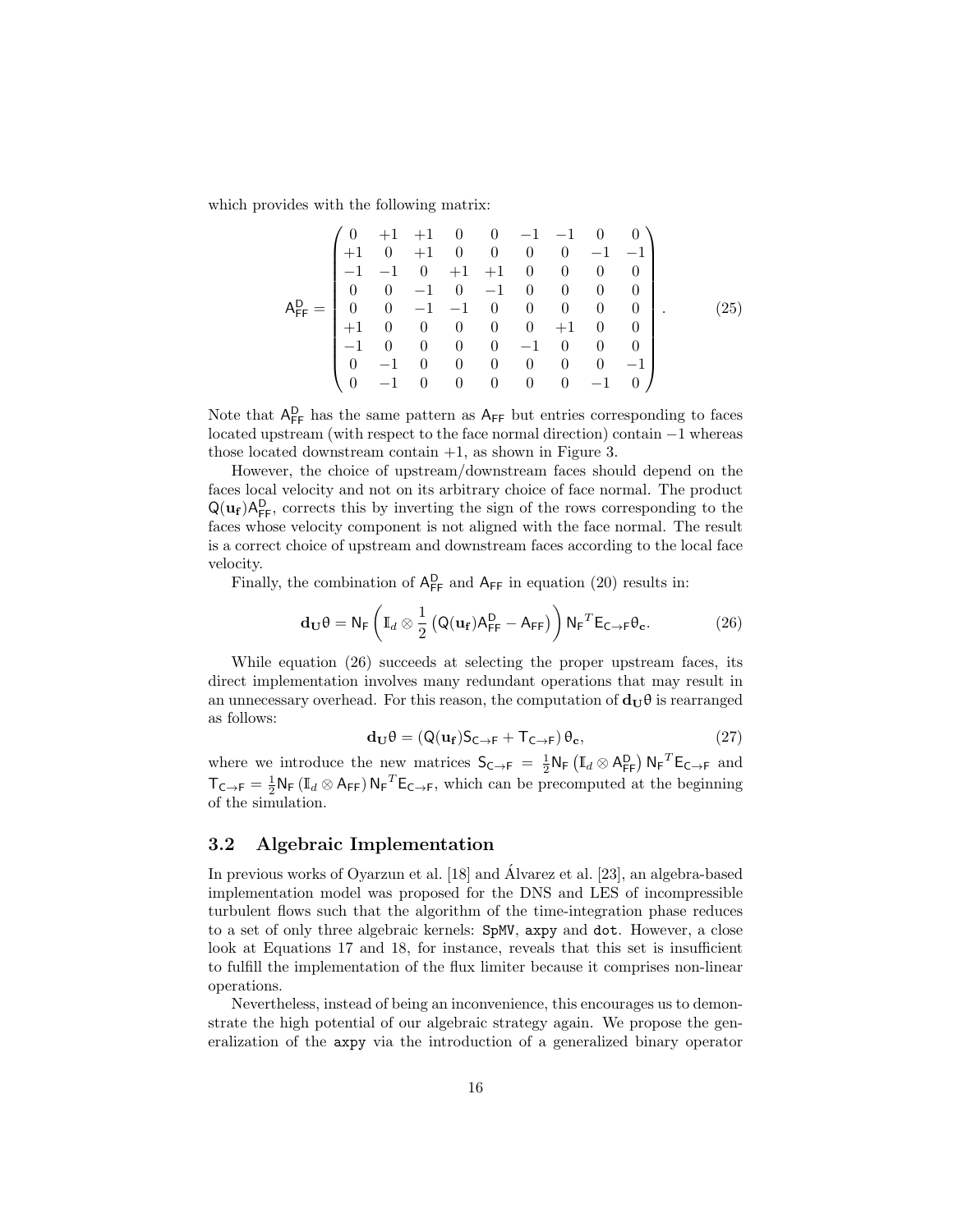(kbin) that performs any given pointwise arithmetic calculation such that:

<span id="page-16-1"></span>
$$
y_i \leftarrow y_i \circ f(x_i). \tag{28}
$$

This binary operator can easily map to the required kernels by defining  $\circ$  and  $f(x_i)$  as outlined in Table [1.](#page-16-0) Similarly, the dot kernel can be turned into a generalized reduction operator (kred),

$$
r \leftarrow r \circ f(x_i),\tag{29}
$$

which can easily represent any required reduction operation such as the calculation of the norm of a vector or the Courant-Friedrichs-Lewy (CFL) condition. However, the details of the kred are out of the scope of this work because it is not required for the implementation of the flux limiter.

<span id="page-16-0"></span>Table 1: Particularizations of the operator  $\circ$  and pointwise function  $f(x_i)$  to represent various kernels using the generalized binary operator described in Equation [28.](#page-16-1) The superbeexty corresponds to the SUPERBEE flux limiter [\[28\]](#page-31-12).

| $f(x_i)$                                          | Al   | Resulting Kernel |
|---------------------------------------------------|------|------------------|
| $ax_i$                                            | 1/12 | axpy             |
| $ax_i$                                            | 1/12 | axty             |
| $ax_i$                                            | 1/12 | axdy             |
| $x_i > 0$ ? + 1 : -1                              | 1/12 | signxty          |
| $0.5(max(0, max(min(1, 2x_i), min(x_i, 2))) - 1)$ | 7/24 | superbeexty      |

From a computational point of view, this kernel generalization does not alter the implementation of the original axpy: it still performs simple, pointwise arithmetic operations over the vector elements and provides uniform, aligned and coalescing memory accesses which suits the simple instruction, multiple data (SIMD) and SP paradigms perfectly. Therefore, having already efficient implementations of axpy for different architectures, the implementation of kbin is straightforward (e.g., consider the use of function pointers, templates, macros, among others).

On the other hand, the arithmetic intensity of this new kernel is not a fixed value anymore, as shown in Table [1.](#page-16-0) While the AI of the axpy was 1/12 FLOP per byte (one product and one addition per three 8-byte values), that of the kbin will depend on the specific arithmetic calculations involved in the function  $f(x_i)$ . This allows us to significantly increase the AI in our calls by means of kernel fusion, reduce the number of intermediate results, and thus reduce the time-to-solution.

The final algorithm for the deployment of a flux limiter in the reconstruction of the variable at faces,  $\theta_f$ , within our algebra-based framework is described in Algorithm [1.](#page-17-0) Note that because we are actually interested in the evaluation of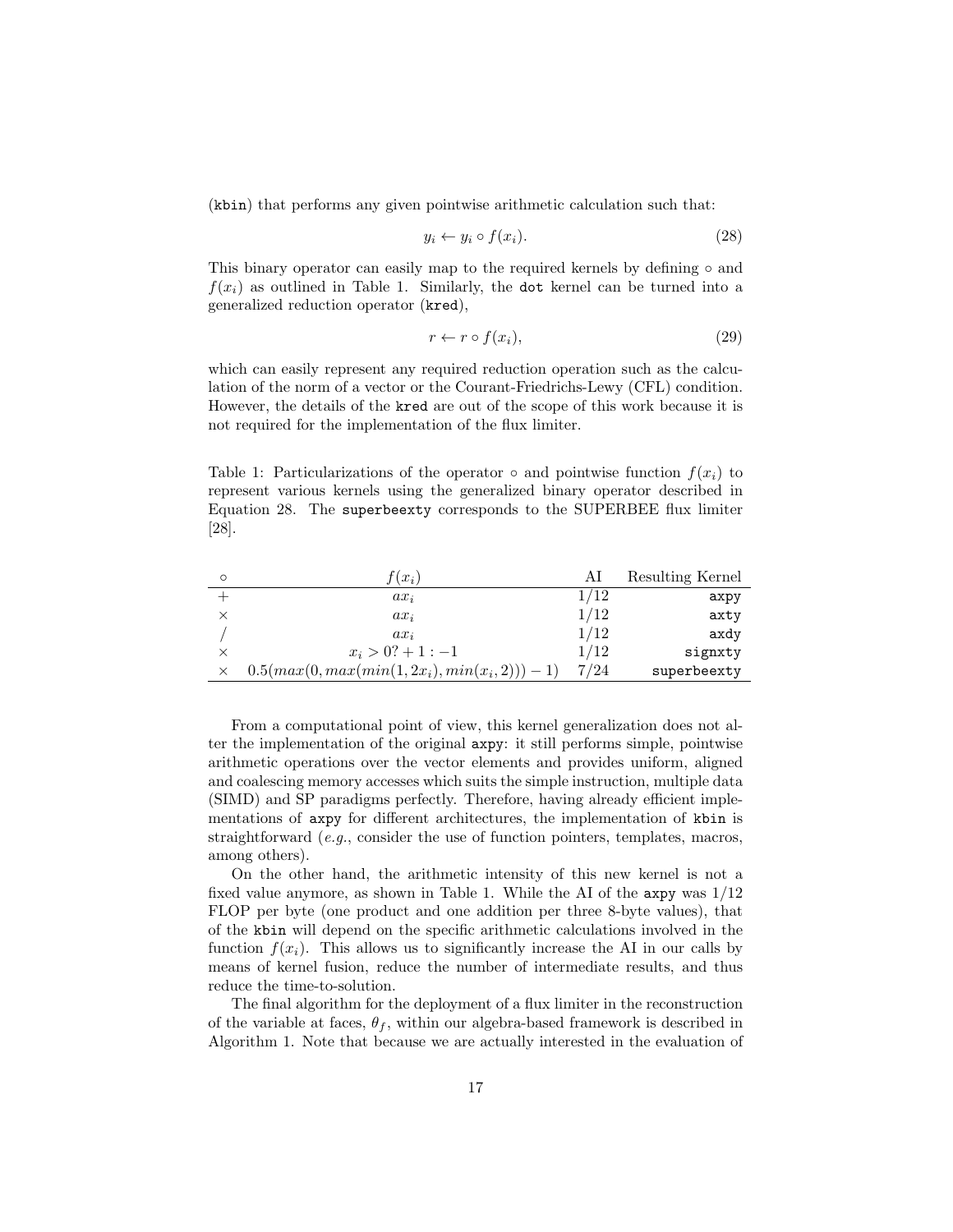Algorithm 1 Algorithm for reconstruction of a scalar field at faces,  $\theta_f$ , using the algebraic implementation of a flux limiter.

<span id="page-17-0"></span>

| Require: $\theta_c$ , $u_f$ , $E_{C\rightarrow F}$ , $S_{C\rightarrow F}$ , $T_{C\rightarrow F}$ , $\Pi_{C\rightarrow F}$ |                              |
|---------------------------------------------------------------------------------------------------------------------------|------------------------------|
| Ensure: $\theta_{\mathbf{f}}$                                                                                             |                              |
| 1: $d_u \theta \leftarrow E_{C \rightarrow F} \theta_c$                                                                   | $\triangleright$ SpMV        |
| 2: $\mathbf{d}_{\mathbf{u}}\theta \leftarrow Q(\mathbf{u}_{\mathbf{f}})\mathbf{d}_{\mathbf{u}}\theta$                     | $\triangleright$ signxty     |
| 3: $\mathbf{r_f} \quad \leftarrow \mathsf{S}_{\mathsf{C}\rightarrow\mathsf{F}}\theta_{\mathbf{c}}$                        | $\triangleright$ SpMV        |
| 4: $\mathbf{r_f} \leftarrow \mathsf{Q}(\mathbf{u_f}) \mathbf{r_f}$                                                        | $\triangleright$ signxty     |
| 5: $\mathbf{r_f} \leftarrow \mathbf{r_f} + \mathbf{T_{C \rightarrow F}} \theta_c$                                         | $\triangleright$ SpMV        |
| 6: $\mathbf{r_f} \quad \leftarrow \mathbf{r_f/d_u \theta}$                                                                | $\triangleright$ axdy        |
| 7: $\theta_f$ $\leftarrow$ $F(r_f)d_u\theta$                                                                              | $\triangleright$ superbeexty |
| 8: $\theta_f \leftarrow \theta_f + \Pi_{C \rightarrow F} \theta_c$                                                        | $\triangleright$ SpMV        |

 $d_{\rm U}\theta$  rather than in the construction of the operator itself, matrix-matrix products are avoided and successive matrix-vector products are performed. Similarly, we are not interested in the construction of the diagonal matrices  $Q(\mathbf{u_f})$  and  $F(r_f)$ . We will rely on the generalized binary operator instead. Therefore, the evaluation of  $Q(\mathbf{u_f})\mathbf{y}$  will be done using the **signxty** in Table [1](#page-16-0) as follows:

$$
[\mathbf{y}]_i \leftarrow [\mathbf{y}]_i \times ([\mathbf{u_f}]_i > 0? + 1 : -1). \tag{30}
$$

Finally, a particular flux limiter function must be chosen on the evaluation of  $F(r_f)y$ . Our framework allows to easily switch between different functions. Hereinafter, we will proceed with the *superbee* [\[28\]](#page-31-12), represented by superbeexty:

$$
[\mathbf{y}]_i \leftarrow [\mathbf{y}]_i \times 0.5(max(0, max(min(1, 2[\mathbf{r_f}]_i), min([\mathbf{r_f}]_i, 2))) - 1). \tag{31}
$$

In conclusion, the evaluation of a scalar field at faces,  $\theta_f$ , as in Algorithm [1](#page-17-0) can be fitted in our algebra-based framework by combining two types of computing kernels: SpMV and kbin.

#### <span id="page-17-1"></span>3.3 Comparison with stencil-based implementations

Our algebraic implementation for the appropriate reconstruction of the variables at faces,  $\theta_f$ , is now compared with classical, stencil-based approaches. This comparison is conducted firstly from a theoretical point of view, assessing the minimum number of FLOP and memory traffic (in bytes) required in different scenarios. Note that the actual number of memory accesses during kernel execution depends not only on the algorithm but also on hardware and software features. Therefore, regarding the memory traffic, two different values are estimated considering the full-hit and full-miss caseloads. The former refers to the best scenario with an ideal temporal locality: multiple accesses to a particular data element are so close in time that its value is always reused from cache. Conversely, the latter considers the worst scenario with a null temporal locality so that every repeated access results in cache-miss and requires a memory load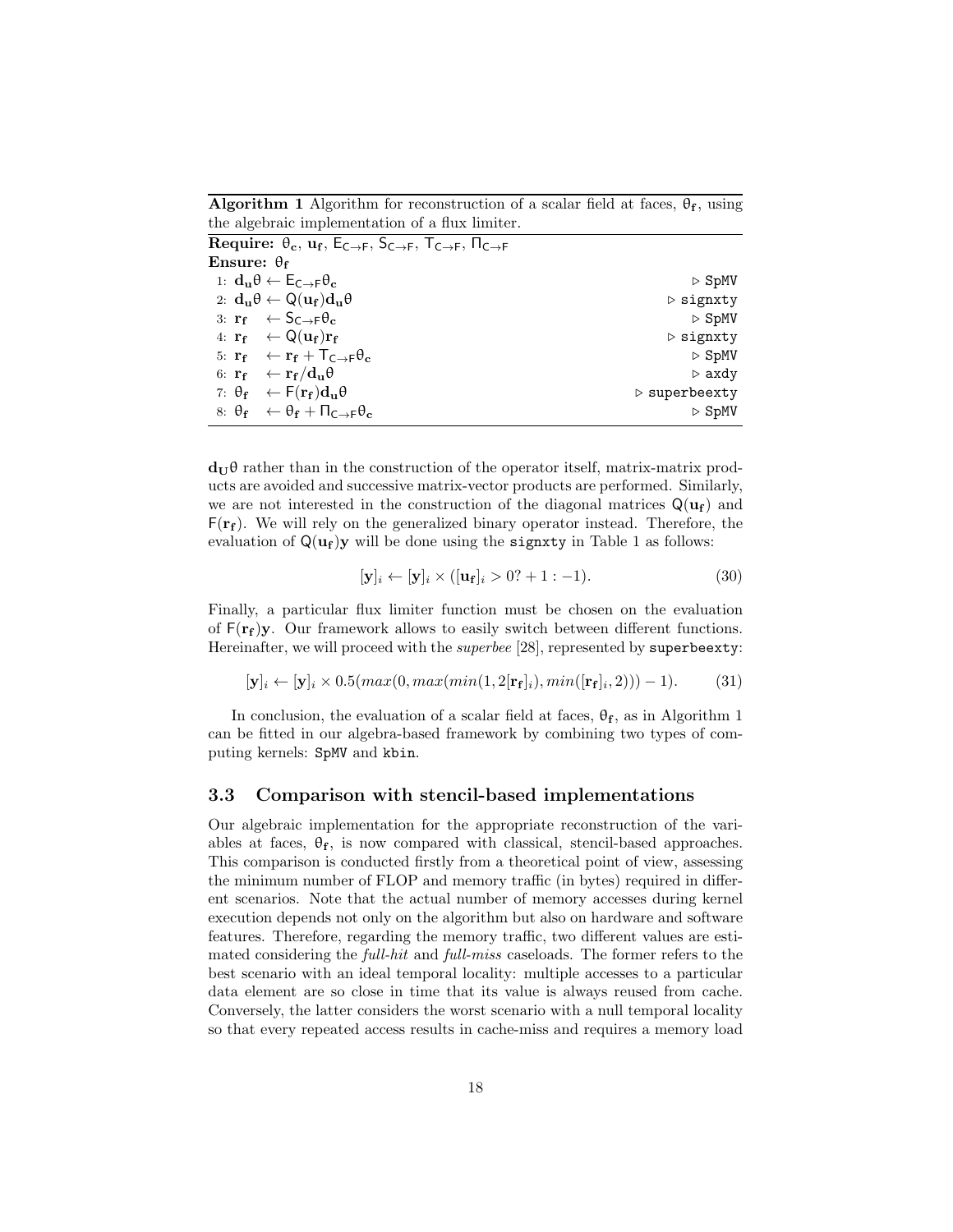from memory. Thus, these two values result in the interval of effective AI of each kernel.

For the sake of clarity, in this comparison we only consider  $k$ -regular, periodic meshes composed of convex polygons which accomplish the following equality:

$$
|F| \approx \frac{k}{2}|C|,\tag{32}
$$

where  $|C|$  and  $|F|$  represent the number of cells and faces, respectively, and k is the degree of the mesh elements  $(i.e.,$  the number of neighboring cells). The resulting requirements are listed in Table [2,](#page-21-0) which is described throughout the section.

Let us start from the analysis of the simplest case: the stencil-based calculation of  $\theta_f$  in a one-dimensional Cartesian grid, depicted in Figure [4](#page-19-0) and described in Algorithm [2.](#page-19-1) Every ith face is surrounded by two cells,  $c_i$  and  $c_{i+1}$ . For each ith face in |F|, the sign of the velocity determines the upstream, centered and downstream values of  $\theta$ , as well as the centered and upstream distances. Following the algorithm,  $5|F|$  FLOP are required for computing the gradient ratio in line [9,](#page-19-0)  $1|F|$  for computing the limiter function in line [10](#page-19-0) (this value may vary depending on the limiter function; in this example we have considered the *superbee* limiter [\[28\]](#page-31-12)), and  $7|F|$  for computing the value at the face in line [11.](#page-19-0) In the algorithm, three discrete fields are required for the computations: the initial scalar field,  $\theta_c \in \mathbb{R}^{|C|}$ , the velocity field,  $\mathbf{u_f} \in \mathbb{R}^{|F|}$  and the distances between cells,  $\mathbf{d_f} \in \mathbb{R}^{|F|}$ . Besides, the algorithm ensures the calculation of the discrete scalar field at faces,  $\theta_f \in \mathbb{R}^{|F|}$ . Thus, considering double-precision values, and given that the number of faces is equal to the number of cells in the one-dimensional case  $(k = 2 \rightarrow |F| = |C|)$ , the minimum FLOP and bytes required are  $5|F| + 1|F| + 7|F| = 13|C|$  and  $8(|C| + |F| + |F| + |F|) = 32|C|$ , respectively. The total memory traffic in the full-miss caseload would rise to 48|C| because two different values of  $\mathbf{d_f}$  and  $\mathbf{\theta_c}$  are accessed for every face. Note that this values are slightly reduced in the particular case of uniform meshes: neither the distances array nor its quotient are required, thus omitting  $2|F|$ FLOP in line [9](#page-19-0) and the access to  $\mathbf{d}_{\mathbf{f}}$ . On the other hand, the generalization of Algorithm [2](#page-19-1) for three-dimensional Cartesian grids  $(k = 6 \rightarrow |F| = 3|C|)$  is straightforward and rises the computational requirements to  $39|C|$  FLOP and  $80-336|C|$  bytes for non-uniform meshes, or  $33|C|$  FLOP and  $56-216|C|$  bytes in the uniform case.

A generalization of the stencil calculation for unstructured meshes is outlined in Algorithm [3.](#page-20-0) In contrast with the structured algorithm, the indices of neighboring nodes are not predictable, so the incidence graphs are required. For each ith face in  $|F|$ , the sign of the velocity determines the indices of the centred and downstream cells,  $c_C$  and  $c_D$ , according to the cell-to-face incidence graph. Then, for each jth face incident to  $c_C$  (except  $f_i$ ), its contribution to the upstream gradient, projected over the normal of  $f_i$ , is accumulated, accounting for  $5(k-1)|F|$  and  $4(k-1)|F|$  FLOP in lines [20](#page-19-1) and [21,](#page-19-1) respectively. The calculation of  $\theta_f$  in lines [24](#page-19-1) to [26](#page-19-1) follows similarly as in Algorithm [2,](#page-19-1) and adds  $13|F|$  operations. In this case, six discrete fields, one integer list and two inci-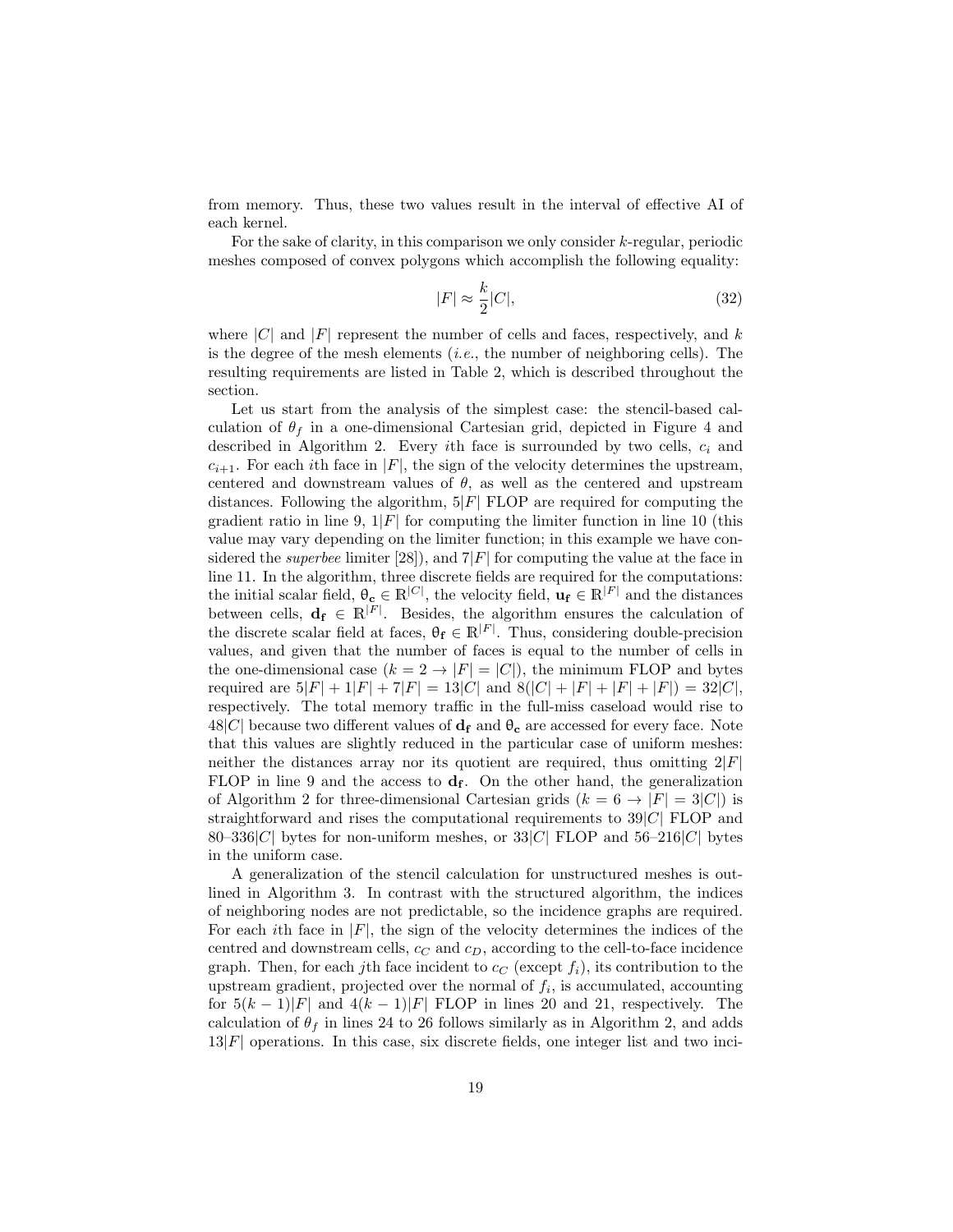

<span id="page-19-0"></span>Figure 4: Example of stencils in a one-dimensional Cartesian grid according to the classical flux limiter approach. The stencil topology varies according to the sign of the velocity field,  $\vec{v}$ .

Algorithm 2 Stencil-based calculation of  $\theta_f$  in a one-dimensional Cartesian grid.

| Require: $\theta_c$ , $u_f$ , $d_f$        |                                                                                           | $\triangleright$ 8C + 8F + 8F bytes |  |
|--------------------------------------------|-------------------------------------------------------------------------------------------|-------------------------------------|--|
| Ensure: $\theta_f$                         |                                                                                           | $\triangleright$ 8F bytes           |  |
| 1: for $i \leftarrow 1$ to $ F $ do        |                                                                                           |                                     |  |
| if $u_f[i] > 0$ then<br>2:                 |                                                                                           |                                     |  |
| $\theta_C = \theta_{\mathbf{c}}[i],$<br>3: | $\theta_U = \theta_{\mathbf{c}}[i-1], \quad \theta_D = \theta_{\mathbf{c}}[i+1]$          |                                     |  |
| 4:                                         | $d_i = \mathbf{d_f}[i], \qquad d_U = \mathbf{d_f}[i-1]$                                   |                                     |  |
| else<br>5:                                 |                                                                                           |                                     |  |
| 6:                                         | $\theta_C = \theta_c[i+1], \quad \theta_U = \theta_c[i], \qquad \theta_D = \theta_c[i+2]$ |                                     |  |
| 7:                                         | $d_i = \mathbf{d_f}[i], \qquad d_U = \mathbf{d_f}[i+1]$                                   |                                     |  |
| end if<br>8:                               |                                                                                           |                                     |  |
| 9:                                         | $r_i \leftarrow (d_i/d_U)(\theta_C - \theta_U)/(\theta_D - \theta_C)$                     | $\triangleright$ 5F flops           |  |
| $\Psi_i \leftarrow limiter(r_f)$<br>10:    |                                                                                           | $\triangleright$ 1F flops           |  |
| 11:                                        | $\theta_f[i] \leftarrow (\theta_C + \theta_D)/2 + (\Psi_i - 1)(\theta_D - \theta_C)/2$    | $\triangleright$ 7F flops           |  |
| $12:$ end for                              |                                                                                           |                                     |  |

<span id="page-19-1"></span>dence graphs are required for the computations. The specific requirements for two k-regular unstructured meshes,  $k = 2$  (one-dimensional mesh) and  $k = 6$ (three-dimensional hexaedral mesh), are listed in Table [2.](#page-21-0)

Finally, in the algebraic implementation outlined in Algorithm [1,](#page-17-0) it can be observed how it is completely independent of the mesh type and the numerical method: these characteristics only affect the matrices. The number of calls to SpMV and kbin kernels is readily deduced from the algorithm: 4 times each. Four matrices are required for the computations: the differences at faces,  $E_{C\rightarrow F}$ , with  $2|F|$  non-zero elements, the oriented and unoriented differences,  $S_{C\rightarrow F}$  and  $T_{C\to F}$ , with  $2k|F|$  each, and the cell-to-face interpolation,  $\Pi_{C\to F}$ , with  $2|F|$ . In this example, we consider the use of the ELLPACK format [\[44\]](#page-32-11) in which each non-zero element accounts for 12 bytes (*i.e.*, 8 bytes for the coefficient and 4 bytes for the column index). The specific requirements for two k-regular meshes are listed in Table [2.](#page-21-0)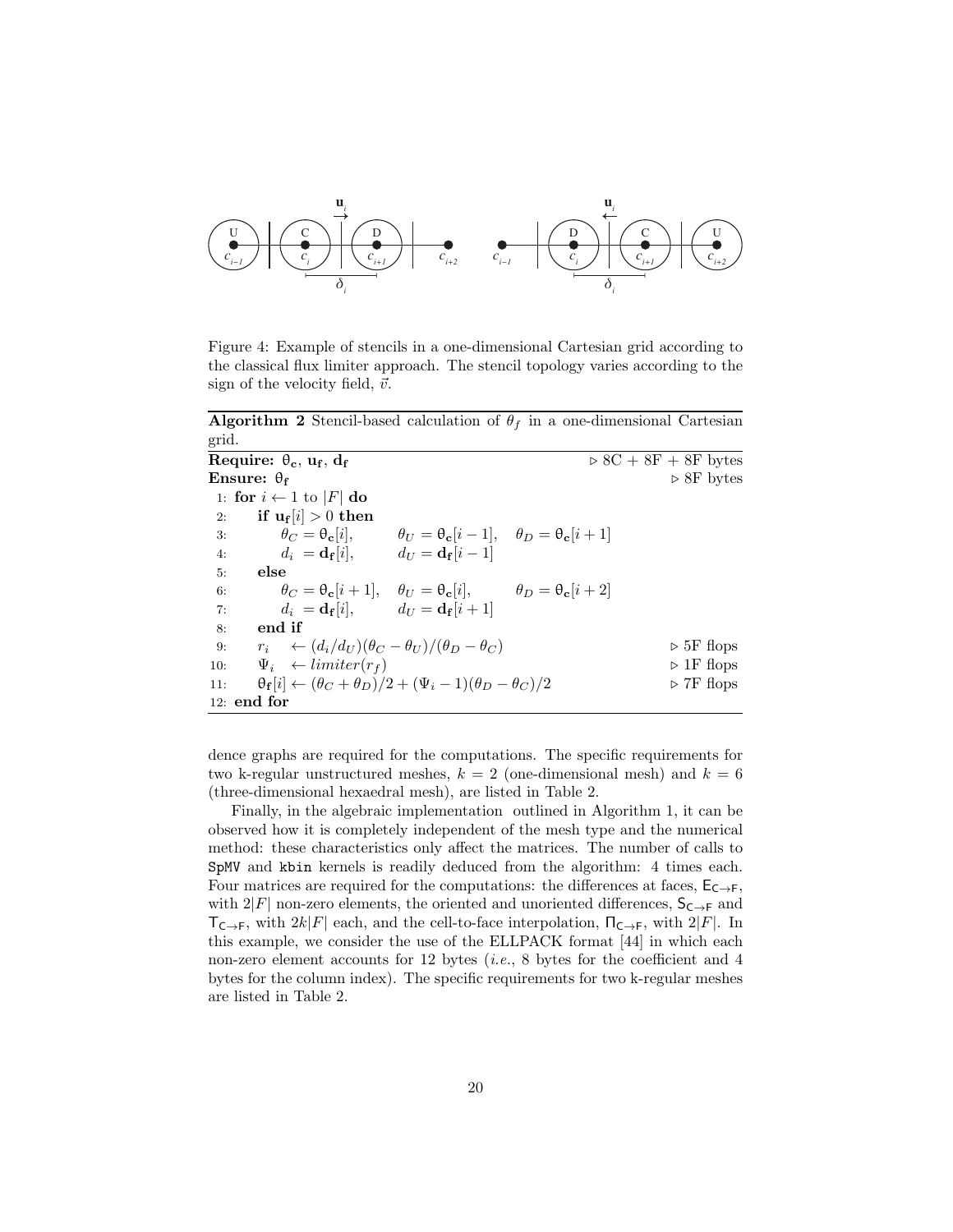<span id="page-20-0"></span>Require:  $\theta_{\rm c}, u_{\rm f}, d_{\rm f}$  $\sqrt{6 \times 8C + 40F}$  bytes  $k_c$ ,  $E_{C\rightarrow F}$ ,  $E_{F\rightarrow C}$   $\rightarrow$  4C + 8F + 8F bytes Ensure:  $\theta_f$   $\triangleright$  8F bytes 1: for  $i \leftarrow 1$  to |*F*| do  $\quad \quad \text{if} \; \mathbf{u_f}[i] > 0 \; \text{then}$ 3:  $c_C = \mathsf{E}_{\mathsf{C}\to\mathsf{F}}[i][0]$ 4:  $c_D = \mathsf{E}_{\mathsf{C}\to\mathsf{F}}[i][1]$ 5: else 6:  $c_C = \mathsf{E}_{\mathsf{C}\to\mathsf{F}}[i][1]$ 7:  $c_D = \mathsf{E}_{\mathsf{C}\to\mathsf{F}}[i][0]$ 8: end if 9:  $\Delta_U = 0$ 10: for  $k \leftarrow 1$  to  $\mathbf{k_c}[c_C]$  do 11:  $j = \mathsf{E}_{\mathsf{F}\to\mathsf{C}}[c_C][k]$ 12: if  $j \neq i$  then 13: **if**  $E_{C\to F}[j][0] \neq c_C$  then 14:  $c_U = \mathsf{E}_{\mathsf{C}\to\mathsf{F}}[j][0]$ 15: else 16:  $c_U = \mathsf{E}_{\mathsf{C}\to\mathsf{F}}[j][1]$ 17: end if 18:  $d_j = \mathbf{d_f}[j]$ 19:  $\theta_U = \theta_{\mathbf{c}}[c_U]$ 20:  $n_k \leftarrow \mathbf{n_x}[i] \mathbf{n_x}[j] + \mathbf{n_y}[i] \mathbf{n_y}[j] + \mathbf{n_z}[i] \mathbf{n_z}[j] \quad \Rightarrow 5(k-1)F$  flops 21:  $\Delta_U \leftarrow \Delta_U + n_k(\theta_C - \theta_U)/d_j$   $\qquad \qquad \triangleright$  4(k-1)F flops 22: end if 23: end for 24:  $r_i \leftarrow \Delta_U/((\theta_D - \theta_C)/d_i)$  .  $\triangleright$  3F flops<br>
25:  $\Psi_i \leftarrow superbee(r_i)$  .  $\triangleright$  1F flops 25:  $\Psi_i \leftarrow superbee(r_i)$ 26:  $\theta_f[i] \leftarrow (\theta_C + \theta_D)/2 + (\Psi_i - 1)(\theta_D - \theta_C)/2$   $\triangleright$  7F flops 27: end for

Algorithm 3 Stencil-based calculation of  $\theta_f$  in a generic unstructured grid based on incidence graphs.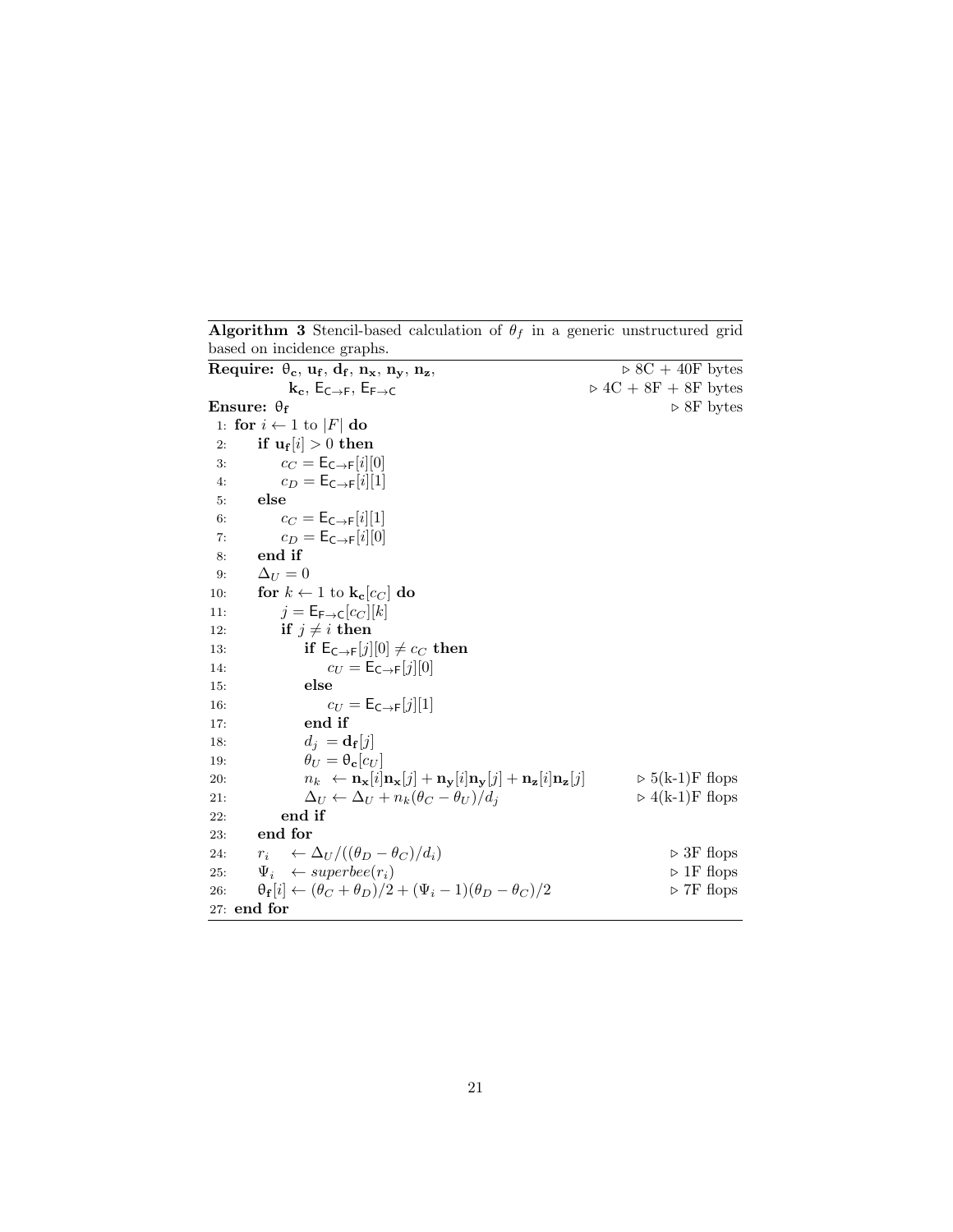<span id="page-21-0"></span>Table 2: Minimum number of FLOP and memory traffic (in bytes) required per mesh cell for computing the variable at the faces in different scenarios: stenciland algebra-based implementations on uniform, non-uniform and unstructured one-dimensional  $(k = 2)$  and three-dimensional  $(k = 6)$  meshes.

| k              | Approach     | <b>FLOP</b> | Bytes    |           | ΑI       |           |
|----------------|--------------|-------------|----------|-----------|----------|-----------|
|                |              |             | full-hit | full-miss | full-hit | full-miss |
| $\overline{2}$ | Uniform      | 11          | 32       | 48        | 0.344    | 0.229     |
| $\overline{2}$ | Non-uniform  | 13          | 40       | 56        | 0.325    | 0.232     |
| $\overline{2}$ | Unstructured | 20          | 84       | 132       | 0.238    | 0.152     |
| $\overline{2}$ | Algebraic    | 28          | 288      | 352       | 0.097    | 0.080     |
| 6              | Uniform      | 33          | 80       | 240       | 0.413    | 0.138     |
| 6              | Non-uniform  | 39          | 104      | 360       | 0.375    | 0.108     |
| 6              | Unstructured | 168         | 228      | 1020      | 0.737    | 0.165     |
| 6              | Algebraic    | 180         | 1408     | 1984      | 0.128    | 0.091     |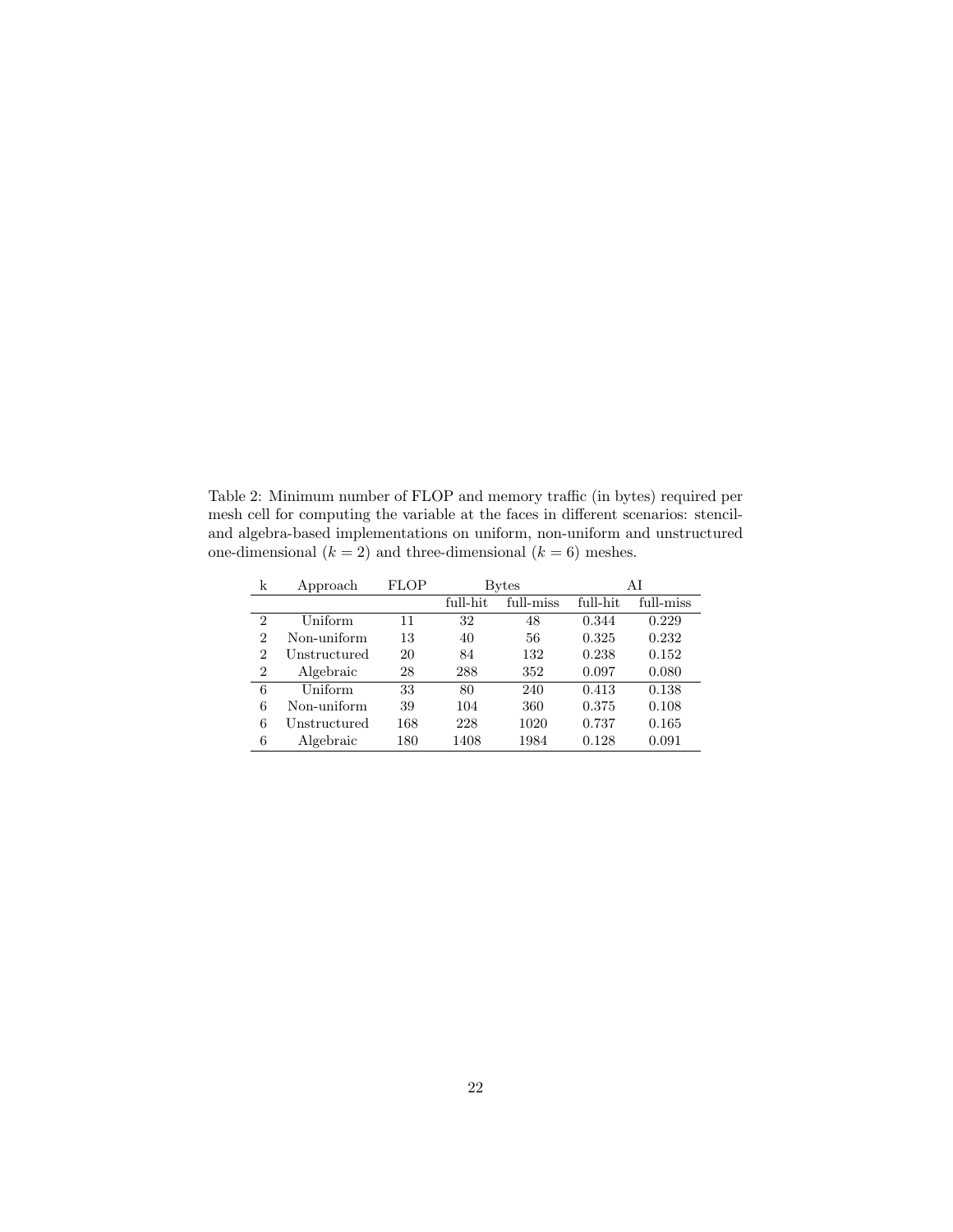# <span id="page-22-0"></span>4 Numerical Study

### <span id="page-22-3"></span>4.1 Three-dimensional deformation problem

Next, the application of this technique is applied to a canonical benchmark. In particular, the deformation (advection) of a sharp profile, which has been tested on three-dimensional hexahedral meshes of  $72^3$ ,  $144^3$ ,  $288^3$ ,  $432^3$  and  $576^3$  cells following Algorithm [4,](#page-22-1) where  $M \in \mathbb{R}^{|C| \times |F|}$  is the divergence operator [\[40\]](#page-32-7) and  $\mathsf{U}(\mathbf{u_f}) \in \mathbb{R}^{|F| \times |F|}$  is a diagonal matrix containing the velocities at faces. Recall we evaluate the products by diagonal matrices by means of kbin calls.

Algorithm 4 Algorithm for the advection of a scalar field with a 1st order Euler method, using the algebraic implementation of a flux limiter.

<span id="page-22-1"></span>Require:  $\theta_{\rm c}^{\rm n}$ ,  $\alpha_{\rm f}$ ,  $dt$ ,  $E_{\rm C\rightarrow F}$ ,  $S_{\rm C\rightarrow F}$ ,  $T_{\rm C\rightarrow F}$ ,  $\Pi_{\rm C\rightarrow F}$ , M Ensure:  $\theta_{\rm c}^{\rm n+1}$ 1:  $\mathbf{d}_{\mathbf{u}} \theta \leftarrow \mathsf{Q}(\mathbf{u}_{\mathbf{f}}) \mathsf{E}_{\mathsf{C} \to \mathsf{F}} \theta_{\mathbf{c}}^{\mathbf{n}}$ 2:  $\mathbf{r_f} \quad \leftarrow (Q(\mathbf{u_f})S_{\mathsf{C}\rightarrow\mathsf{F}} + T_{\mathsf{C}\rightarrow\mathsf{F}})\theta_{\mathbf{c}}^{\mathbf{n}}/d_{\mathbf{u}}\theta$ 3:  $\theta_f \leftarrow \Pi_{C \to F} \theta_c^n + F(r_f) d_u \theta$ 4:  $\theta_{\rm c}^{\rm n+1} \leftarrow \theta_{\rm c}^{\rm n} + dt$ MU $(\bf{u_f})\theta_{\rm f}$ 

The sharp profile is initialized in a physical domain of  $[0,1] \times [0,1] \times [0,1]$ as a sphere of radius  $r = 0.15$ , located at  $(0.35, 0.35, 0.35)$  and subject to a divergence-free velocity field:

$$
u = 2\sin^2(\pi x)\sin(2\pi y)\sin(2\pi z)\cos(\pi t/T),
$$
\n(33)

$$
v = -\sin(2\pi x)\sin^2(\pi y)\sin(2\pi z)\cos(\pi t/T),\tag{34}
$$

$$
w = -\sin(2\pi x)\sin(2\pi y)\sin^2(\pi z)\cos(\pi t/T),\tag{35}
$$

during 3.0 time-units,  $T$  [\[45\]](#page-32-12).

The results of the profile on meshes of  $72^3$ ,  $144^3$ ,  $288^3$ ,  $432^3$  and  $576^3$  cells are shown in Figure [5](#page-22-2) for the slices in  $x = 0.35$ ,  $y = 0.35$  and  $z = 0.35$  planes.



<span id="page-22-2"></span>Figure 5: Contours for  $\theta = 0.5$  in  $x = 0.35$ ,  $y = 0.35$  and  $z = 0.35$  planes after 3.0 time-units for meshes of  $72^3$ ,  $144^3$ ,  $288^3$ ,  $432^3$  and  $576^3$  cells.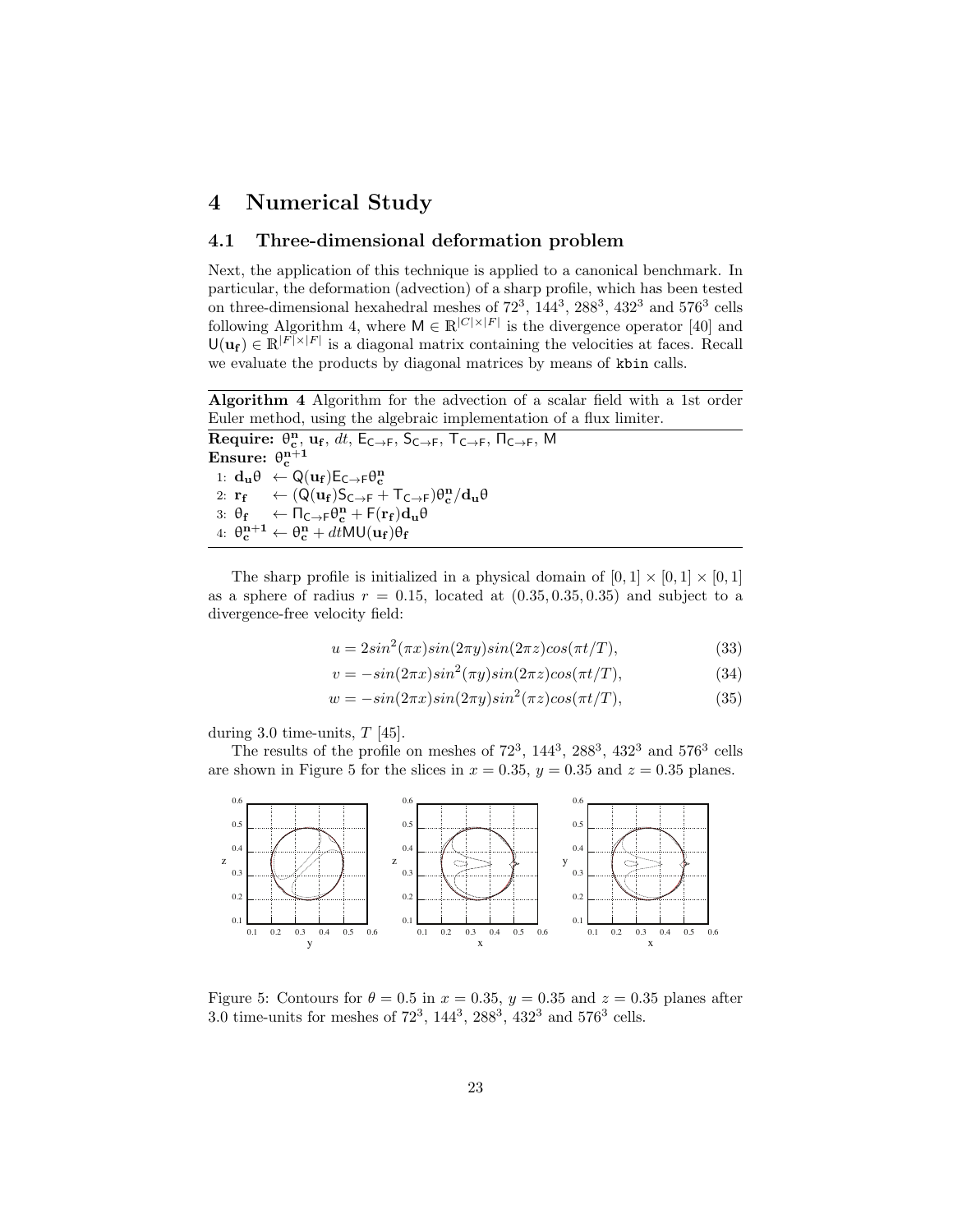The three-dimensional temporal evolution of the sphere on a mesh of  $576<sup>3</sup>$ cells is shown in Figure [6.](#page-23-0) As in [\[45\]](#page-32-12), the resulting shapes after the deformation are satisfactory, and mass is exactly conserved.



Figure 6: Time evolution of the  $\theta = 0.5$  contour for  $t = 0, 0.25, 0.75, 1.5, 2.25$ , 2.75 and 3.0 time-units for mesh of  $576^3$  cells.

#### <span id="page-23-1"></span>4.2 Performance analysis

The benchmark described in Section [4.1](#page-22-3) has been deployed on the HPC<sup>2</sup> [\[23\]](#page-31-7) framework, designed for the efficient implementation of algebraic algorithms on hybrid supercomputers. To demostrate its portability, the simulations have been run on different supercomputers. Before going into details, we define the theoretical achievable performance of a particular kernel,  $\pi_k$ , as:

<span id="page-23-0"></span>
$$
\pi_k = \min(\pi, AI_k \beta),
$$

where  $\pi$  is the peak performance of the computing device in double-precision,  $\beta$  is the peak memory bandwidth and  $AI_k$  is the maximum AI of the kernel, taking the full-hit scenario as described in Section [3.3.](#page-17-1) Then, we define the performance and memory efficiency as the ratio of measured performance to  $\pi_k$ and measured memory traffic to full-hit, respectively.

The simulations on meshes of  $72^3 - 432^3$  cells have been executed on up to 64 nodes (3,072 cores) of the CPU-based MareNostrum 4 supercomputer at the Barcelona Supercomputing Center. Its nodes are equipped with two Intel Xeon 8160 CPUs (24 cores, 2.1 GHz, 6 DDR4-2666 memory channels, 128 GB/s memory bandwidth, 33 MB L3 cache), interconnected through the Intel Omni-Path network (12.5 GB/s). The application achieved a sustained performance of up to 1.6 TFLOPS, corresponding to nearly 80% of performance efficiency.

The simulation on a mesh of  $576<sup>3</sup>$  cells has been executed on 27 nodes of the Lomonosov-2 hybrid supercomputer at Lomonosov Moscow State University. Its hybrid nodes are equipped with one Intel Xeon E5-2697 v3 CPU (14 cores,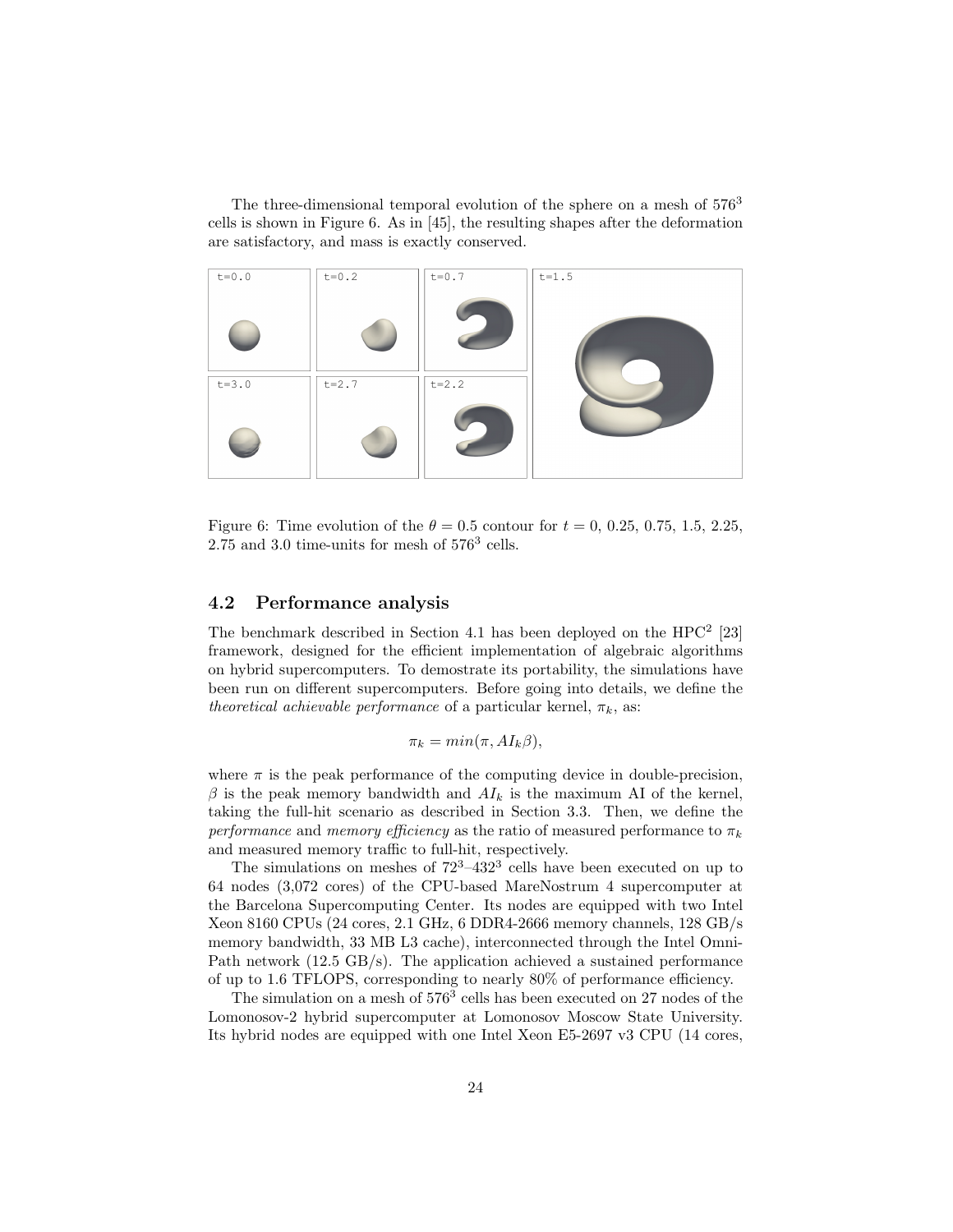2.6 GHz, 4 DDR4-2133 memory channels, 68 GB/s memory bandwidth, 35 MB L3 cache) and one NVIDIA Tesla K40M GPU (12 GB of GDDR5 memory, 288 GB/s, PCIe 3.0  $x16 - 16GB/s$ , interconnected via InfiniBand FDR network (7 GB/s). The application achieved a sustained performance of 0.9 TFLOPS, corresponding to nearly 75% of performance efficiency and 98.5% of the heterogeneous efficiency (*i.e.*, the ratio of the heterogeneous performance to the sum of CPU-only and GPU-only performances).

Finally, we complete the performance analysis, and the theoretical comparison in Section [3.3,](#page-17-1) by comparing the actual performance of the algebraic and stencil approaches. Following Algorithm [3,](#page-20-0) a stencil kernel has also been implemented in HPC<sup>2</sup> . The tests have been carried out on the CPU-based JFF cluster at the Heat and Mass Transfer Technological Center. Its nodes are equipped with two Intel Xeon Gold 6230 CPUs (20 cores, 2.1 GHz, 6 DDR4-2933 memory channels, 140 GB/s memory bandwidth, 27.5 MB L3 cache). Considering that the DM parallelization is equivalent in both approaches since the data exchanges are the same, only single-node comparisons have been conducted.

The results are shown in a roofline plot in Figure [7](#page-25-0) for both single- and dual-socket executions using a NUMA-aware, SM parallelization on meshes of  $144<sup>3</sup>$  (A) and  $288<sup>3</sup>$  (B) cells. We have discarded the smallest mesh of  $72<sup>3</sup>$  to ensure a memory-bounded behavior and the biggest meshes of  $432^3$  and  $576^3$ because they do not fit in a single node. In the plot, two vertical lines represent the minimum and maximum values of the AI for each kernel as estimated in Section [3.3](#page-17-1) and outlined in Table [2.](#page-21-0) Then, the roofline curve is calculated as follows:

$$
\Pi(\pi,\beta) = \min(\pi, A I \beta).
$$

In this particular test,  $\beta$  and  $\pi$  are 140 GB/s and 1344 GFLOPS per socket, respectively. The real number of memory accesses to main memory have been measured using a profiling tool to calculate the effective AI of each execution.

In single-socket execution, the stencil kernel performs nearly twice faster than the algebraic one (stencil: 33.02 (A) and 24.52 (B) GFLOPS, algebraic: 13.89 (A) and 13.54 (B) GFLOPS), even though its lower performance efficiency (stencil: 32% and 24%, algebraic: 78% and 76%). However, this gap is reduced to approximately ×1.35 in the dual-socket case (stencil: 37.01 and 33.82 GFLOPS, algebraic: 27.16 and 25.17 GFLOPS). The algebraic kernels feature a regular unit-strided memory access everywhere except the input vector in SpMV. In contrast, the stencil kernel leads to irregular accesses to  $E_{F\to C}$ ,  $E_{C\to F}$ ,  $d_f$ ,  $\theta_c$ and  $\vec{n}$ , resulting in higher cache miss rates and reducing the memory efficiency, especially in dual-socket configurations (stencil: 36% and 33%, algebraic: 96% and  $94\%$ ). Thus, the actual performance gap is far from the  $\times 5.75$  of the (worst) theoretical scenario.

For further details of the implementation of our framework and a detailed performance and scalability analysis on different types of supercomputing facilities, the reader is referred to Álvarez-Farré et al.  $[24]$ .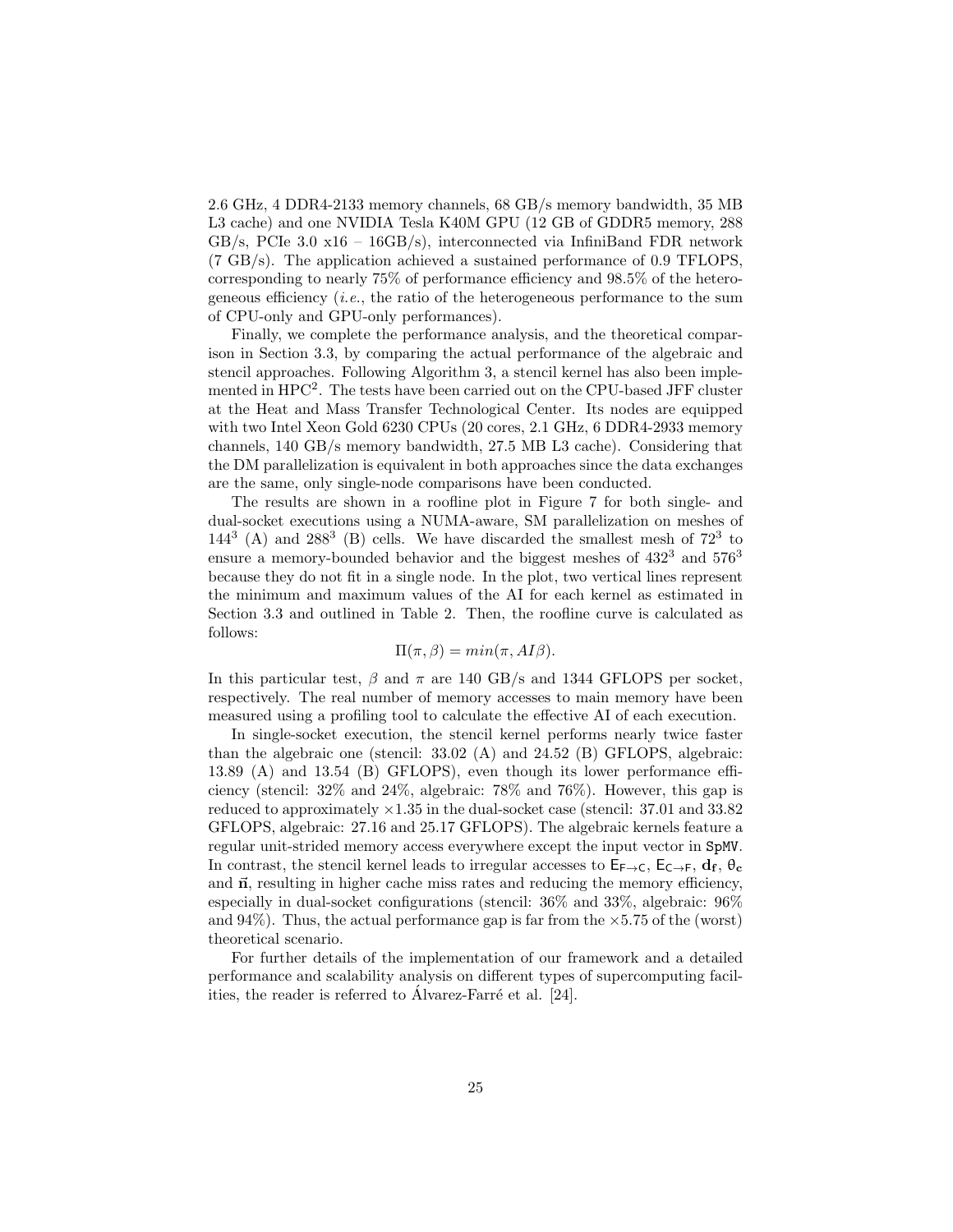

<span id="page-25-0"></span>Figure 7: Roofline models representing the ranges of achievable performance for the stencil- and algebra-based implementations of the flux limiter on threedimensional unstructured meshes. Results on Intel Xeon Gold 6230 are shown for meshes of  $144^3$  (A) and  $288^3$  (B).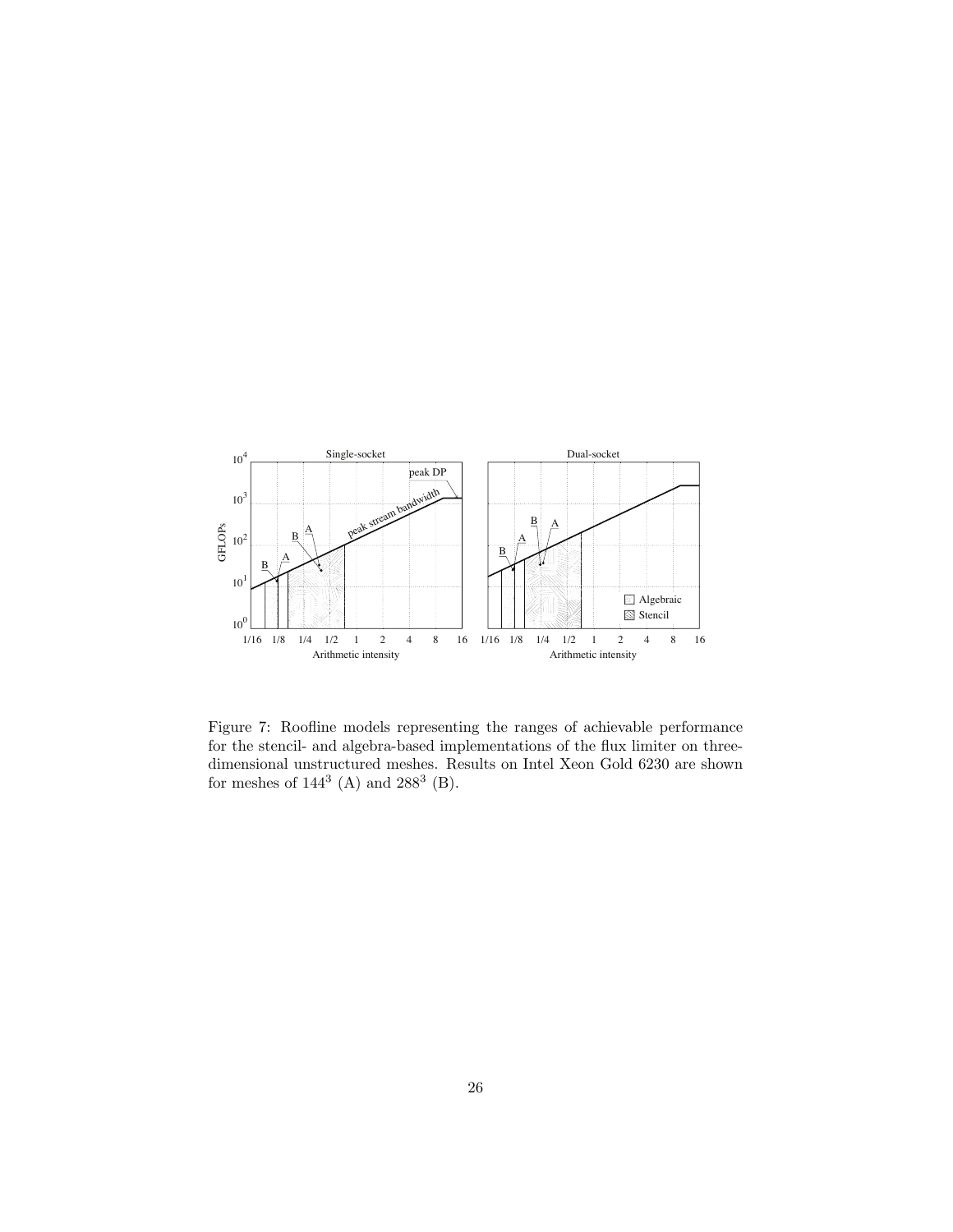### <span id="page-26-0"></span>5 Discussion

The advantages and disadvantages of the algebra- and stencil-based implementations of the flux limiter are discussed below.

The algebraic formulation of flux limiters proposed in this work allows for fitting the calculation of such high-resolution schemes into algebra-based frameworks. Following this approach, the DNS and LES of turbulent multiphase flows, for instance, is reduced to a minimal set of algebraic subroutines, leading to fully portable and sustainable implementations. The challenges associated with the introduction of new architectures, and the ongoing hybridization of HPC systems make these two properties of the uttermost importance in the development of modern scientific computing codes. Moreover, algebraic kernels are so widespread that optimized libraries are available for virtually all the existing architectures.

From the results listed in Table [2,](#page-21-0) a significant (theoretical) overhead is revealed in the algebraic implementation. This overhead is mainly induced from Equation [27,](#page-15-2) where we are enforced to calculate the contribution of all neighboring faces twice as described in Figure [8,](#page-26-1) according to the oriented and unoriented matrices, to cancel the downwind values. Note that  $T_{C\rightarrow F}$  and  $S_{C\rightarrow F}$ are the matrices with the largest number of non-zero elements. On the other hand, the algebraic implementation requires more kernel calls which reduces the maximum AI of the algorithm. However, the memory access patterns in algebraic kernels is regular and unit-strided everywhere except the input vector in SpMV.

<span id="page-26-1"></span>

Figure 8: Equivalent stencils used in the computation of an algebraic flux limiter. In this case the adjacency matrices involve the operation with all neighboring nodes.

Although the differences in theoretical achievable performance  $(\pi_k)$  are evident, reaching high performance and memory efficiencies with complex stencil kernels usually requires more complex optimizations. For instance, the authors in [\[1\]](#page-30-0) study different types of kernels, including SpMV, and show that simpler kernels require fewer optimizations to reach higher efficiencies, even though their absolute performance is still lower. Also, the authors in [\[46\]](#page-32-13) study the progressive performance improvement of a CFD solver applying several optimizations such as kernel fusion, cache-blocking, vectorization, and NUMA-aware memory initialization. Indeed, their fully-optimized solver reports absolute performances that are already higher than the  $\pi_k$  of any equivalent algebraic counterpart.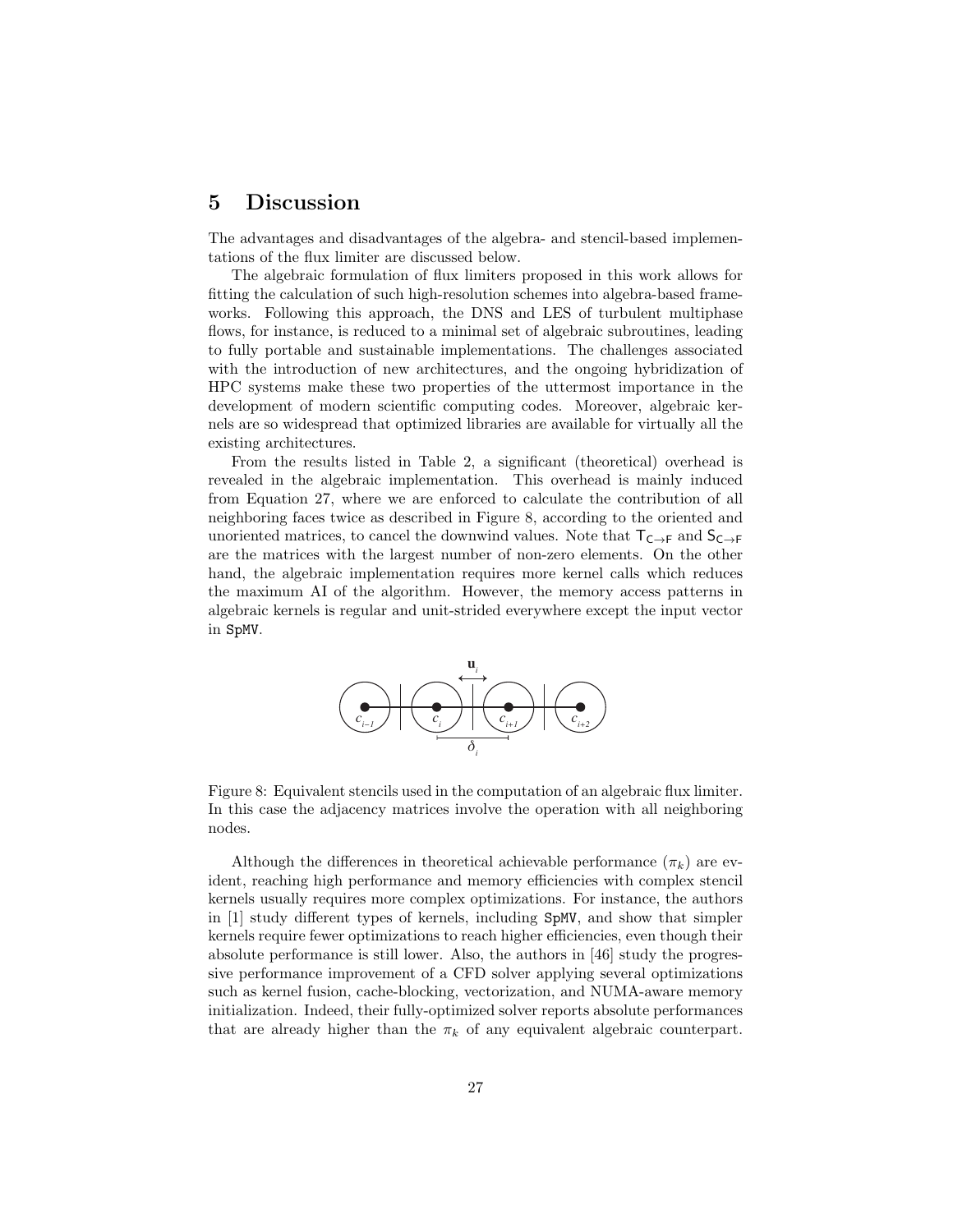However, from their results, the performance gap is far from the (worst) theoretical predictions in Table [2](#page-21-0) because their stencil application achieves low performance efficiencies (around 10–40%). In contrast, our measurements in Section [4.2](#page-23-1) show that our algebraic kernels report a very stable 80% efficiency. Furthermore, the test case in [\[46\]](#page-32-13) on a mesh with 2 million grid points appears to be benefiting from cache reuse, especially in the Broadwell device with 56 MB L3 cache, hence the gap on larger grids should be even smaller.

Regarding the parallelization both implementations are very similar. The distributed-memory parallelization remains the same. In both cases, the overlapping schemes for hiding the communication overhead have reported solid results [\[24,](#page-31-8) [47\]](#page-32-14).

Finally, it is noteworthy that the calculation of  $\theta_f$  represents a marginal part of a simulation, and that the overhead of the algebraic implementation is not significant in other evaluations such as the advection–diffusion of the variables. Indeed, the most time- and memory-consuming part in CFD simulations is the solver of SLAE which, in our implementation, not only does not suffer but benefits: our fields are vectors suitable for the SLAE throughout the entire simulation. Neither copy, transfer, nor manipulation is required for passing our vectors as input parameters to our solvers. Therefore, the drawbacks of the algebraic approach of the flux limiter are diminished in an actual CFD simulation.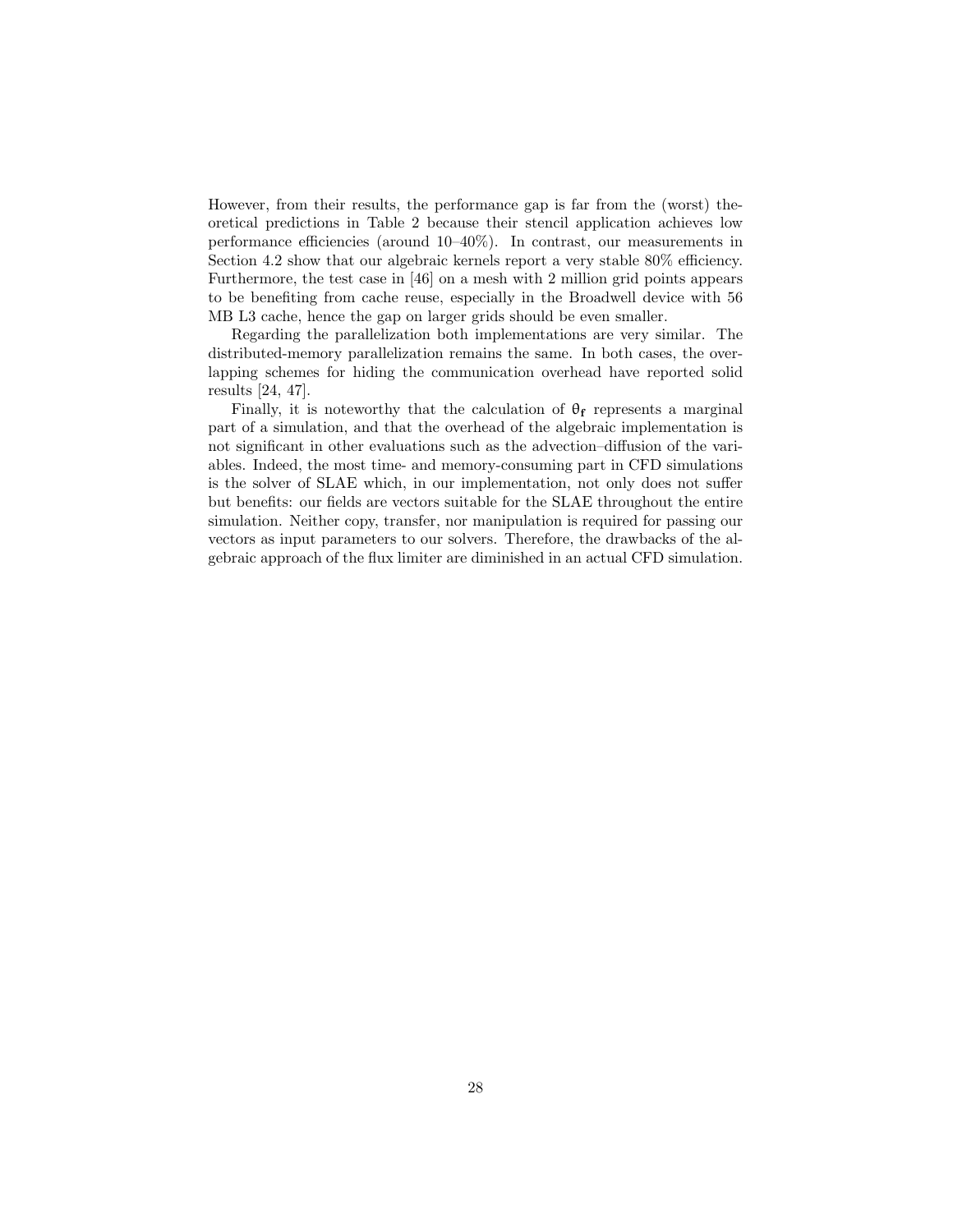### <span id="page-28-0"></span>6 Conclusions and Future Work

A flux limiter scheme has been formulated from an algebraic perspective resulting in a compact formulation that allows for easy implementation on algebraic frameworks. The resulting implementation provides accurate results and collapses to the traditional approach of Sweby [\[28\]](#page-31-12) when a homogeneous, Cartesian grid is used.

Graph incidence matrices (both directed and undirected) are exploited to construct appropriate gradient ratios, while the face velocity sign determines the appropriate side to pick the upstream information. After the sign operation, the remaining operations are either linear or local.

This approach presents several advantages, most remarkably reducing the number of computing kernels that need to be ported when moving to new architectures. On the other hand, a theoretical comparison with respect to a classical stencil-based implementation reveals that the latter is cheaper regarding the memory traffic because it can make use of specialized kernels that require less intermediate results, or discriminate some operations with conditional statements, most remarkably when locating upwind values. However, the performance study shows that the performance gaps are much smaller than the worst theoretical scenario ( $\times$ 1.35 instead of  $\times$ 5.75). Either way, the calculation of  $\theta_f$  represents a marginal part of an actual CFD simulation and, therefore, the drawbacks of the algebraic approach in realistic simulations are diminished.

Finally, the approach developed in this work can be improved to include the effect of the non-homogeneous distance across upstream faces or its surface in calculating the upstream gradient.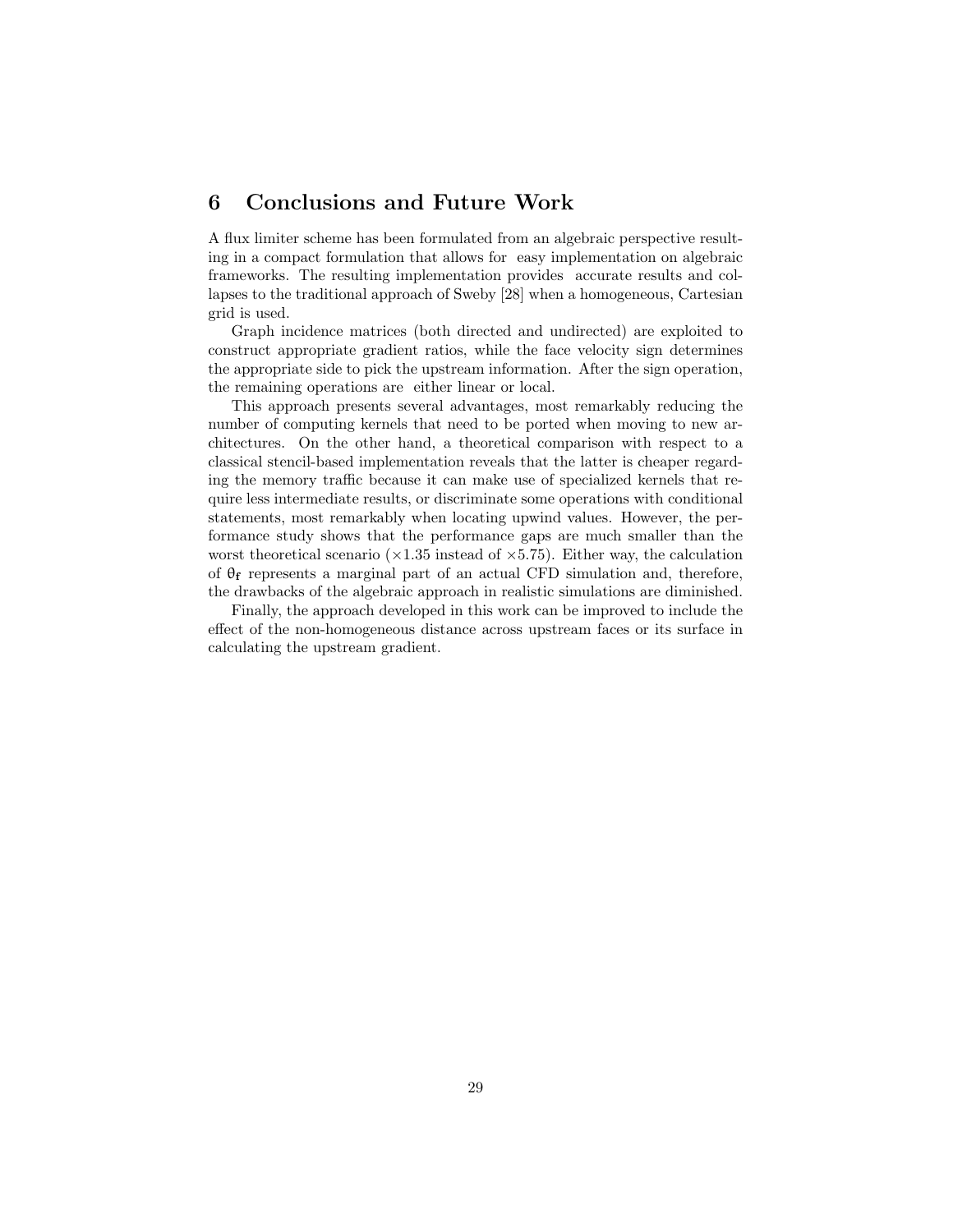# 7 Acknowledgments

The work of N. V. and X.  $\acute{A}$ . F. has been supported by the Government of Catalonia, FI AGAUR predoctoral grants 2019FI B2 000104 and 2019FI B2 00076. N. V., X. Á. F., J. C., A. O. and F. X. T. have been funded by the Spanish Research Agency, ANUMESOL project ENE2017-88697-R. J. C. has also been funded by Spanish Research Agency, GALIFLOW project ENE2015-70662-P.

The studies of this work have been carried out using the MareNostrum 4 supercomputer of the Barcelona Supercomputing Center, projects IM-2019-3- 0026 and IM-2020-1-0006; the TSUBAME3.0 supercomputer of the Global Scientific Information and Computing Center at Tokyo Institute of Technology; the Lomonosov-2 supercomputer of the shared research facilities of HPC computing resources at Lomonosov Moscow State University; the K-60 hybrid cluster of the collective use center of the Keldysh Institute of Applied Mathematics; the JFF cluster of the Heat and Mass Transfer Technological Center at Technical University of Catalonia. The authors thankfully acknowledge these institutions for the compute time and technical support.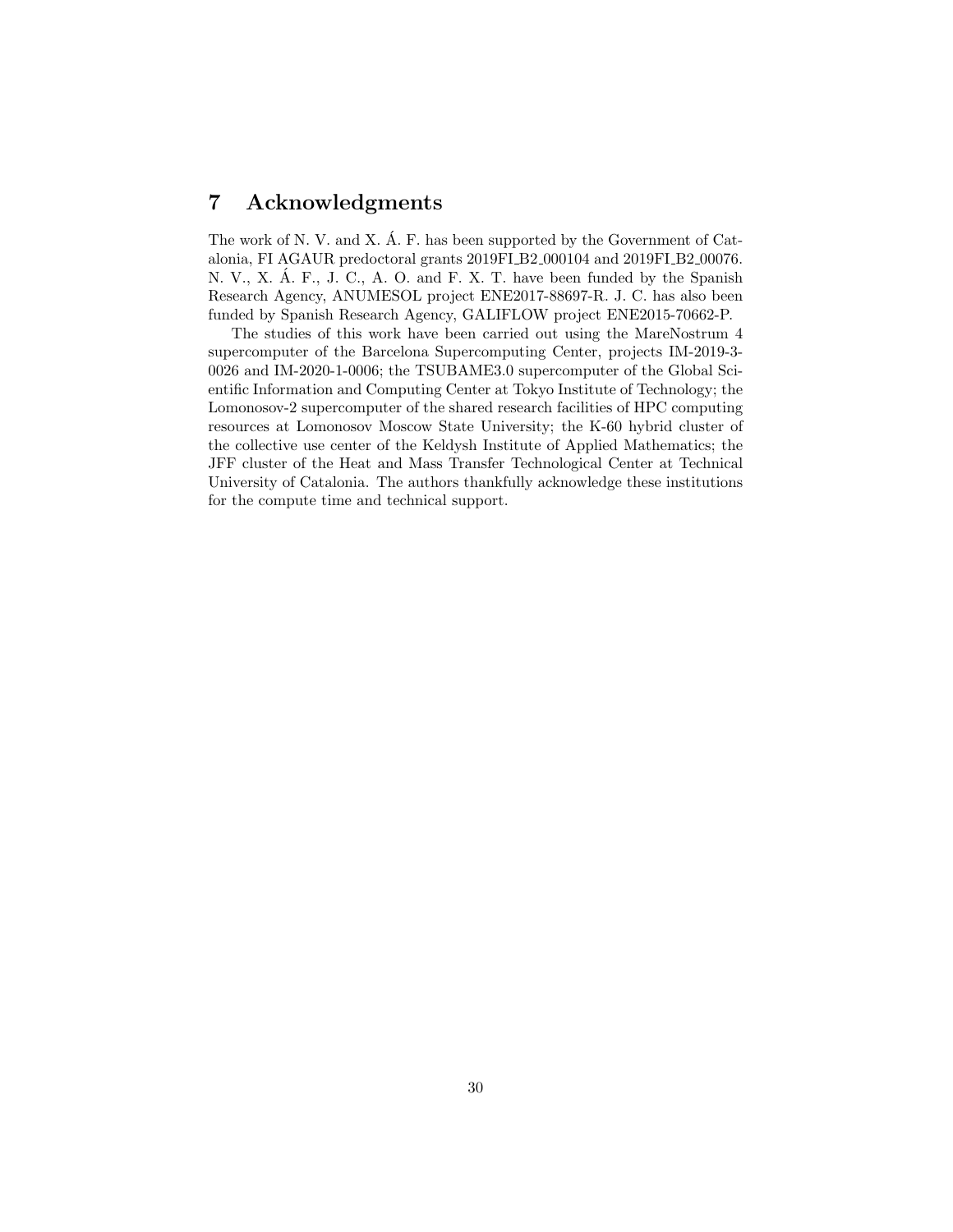### References

- <span id="page-30-0"></span>[1] S. Williams, A. Waterman, and D. Patterson. Commun. ACM 52.4 (2009), 65–76. <http://doi.org/10.1145/1498765.1498785>.
- <span id="page-30-1"></span>[2] J. Dongarra, M. A. Heroux, and P. Luszczek. Natl. Sci. Rev. 3.1 (2016), 30–35. <http://doi.org/10.1093/nsr/nwv084>.
- <span id="page-30-2"></span>[3] M. Al Farhan, A. Abdelfattah, S. Tomov, M. Gates, D. Sukkari, A. Haidar, R. Rosenberg, and J. Dongarra. Int. J. High Perform. Comput. Appl. 34.6 (2020), 645–658. <http://doi.org/10.1177/1094342020938421>.
- <span id="page-30-3"></span>[4] T. Gysi, T. Grosser, and T. Hoefler. *Proc. 29th ACM Int. Conf. Super*comput. New York, NY, USA: ACM, 2015, 177–186. [http://doi.org/](http://doi.org/10.1145/2751205.2751223) [10.1145/2751205.2751223](http://doi.org/10.1145/2751205.2751223).
- <span id="page-30-4"></span>[5] B. Krasnopolsky and A. Medvedev. Adv. Parallel Comput. 27 (2016), 93– 102. <http://doi.org/10.3233/978-1-61499-621-7-93>.
- <span id="page-30-5"></span>[6] J. Romero, J. Crabill, J. E. Watkins, F. D. Witherden, and A. Jameson. Comput. Phys. Commun. 250 (2020), 107169. [http://doi.org/10.1016/](http://doi.org/10.1016/j.cpc.2020.107169) [j.cpc.2020.107169](http://doi.org/10.1016/j.cpc.2020.107169).
- <span id="page-30-6"></span>[7] F. Jiang, K. Matsumura, J. Ohgi, and X. Chen. Comput. Phys. Commun. 259 (2021), 107661. <http://doi.org/10.1016/j.cpc.2020.107661>.
- <span id="page-30-7"></span>[8] S. Watanabe and T. Aoki. Comput. Phys. Commun. 264 (2021), 107871. <http://doi.org/10.1016/j.cpc.2021.107871>.
- <span id="page-30-8"></span>[9] S. Ha, J. Park, and D. You. Comput. Phys. Commun. 265 (2021), 107999. <http://doi.org/10.1016/j.cpc.2021.107999>.
- <span id="page-30-9"></span>[10] A. Yamanaka, T. Aoki, S. Ogawa, and T. Takaki. J. Cryst. Growth 318.1 (2011), 40–45. <http://doi.org/10.1016/j.jcrysgro.2010.10.096>.
- <span id="page-30-10"></span>[11] S. Sakane, T. Takaki, M. Ohno, Y. Shibuta, and T. Aoki. Model. Simul. Mater. Sci. Eng. 27.5 (2019), 054004. [http://doi.org/10.1088/1361-](http://doi.org/10.1088/1361-651X/ab20b9) [651X/ab20b9](http://doi.org/10.1088/1361-651X/ab20b9).
- <span id="page-30-11"></span>[12] P. Zaspel and M. Griebel. Comput.  $\&$  Fluids 80.1 (2013), 356–364. [http:](http://doi.org/10.1016/j.compfluid.2012.01.021) [//doi.org/10.1016/j.compfluid.2012.01.021](http://doi.org/10.1016/j.compfluid.2012.01.021).
- <span id="page-30-12"></span>[13] X. Zhu, E. Phillips, V. Spandan, J. Donners, G. Ruetsch, J. Romero, R. Ostilla-Mónico, Y. Yang, D. Lohse, R. Verzicco, M. Fatica, and R. J. Stevens. Comput. Phys. Commun. 229 (2018), 199–210. [http : / / doi .](http://doi.org/10.1016/j.cpc.2018.03.026) [org/10.1016/j.cpc.2018.03.026](http://doi.org/10.1016/j.cpc.2018.03.026).
- <span id="page-30-13"></span>[14] A. Bocharov, N. Evstigneev, V. Petrovskiy, O. Ryabkov, and I. Teplyakov. J. Comput. Phys. 406 (2020), 109189. [http://doi.org/10.1016/j.jcp.](http://doi.org/10.1016/j.jcp.2019.109189) [2019.109189](http://doi.org/10.1016/j.jcp.2019.109189).
- <span id="page-30-14"></span>[15] P. Vincent, F. Witherden, B. Vermeire, J. S. Park, and A. Iyer. SC16 Int. Conf. High Perform. Comput. Networking, Storage Anal. Salt Lake City: IEEE, 2016. <http://doi.org/10.1109/SC.2016.1>.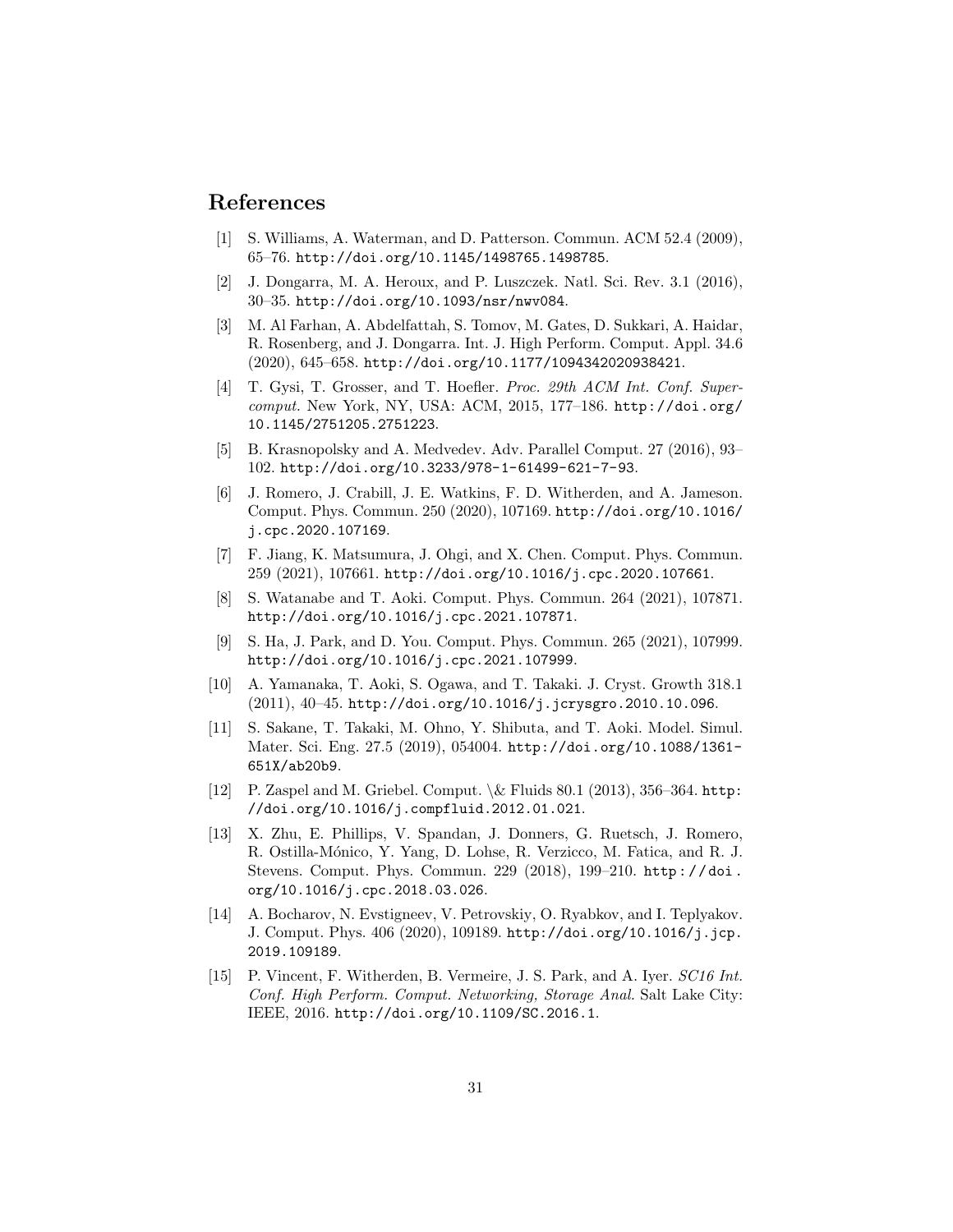- <span id="page-31-0"></span>[16] F. Witherden, A. M. Farrington, and P. E. Vincent. Comput. Phys. Commun. 185.11 (2014), 3028–3040. [http://doi.org/10.1016/j.cpc.2014.](http://doi.org/10.1016/j.cpc.2014.07.011) [07.011](http://doi.org/10.1016/j.cpc.2014.07.011).
- <span id="page-31-1"></span>[17] T. Shimokawabe, T. Aoki, and N. Onodera. Procedia Comput. Sci. 80 (2016), 1646–1657. <http://doi.org/10.1016/j.procs.2016.05.499>.
- <span id="page-31-2"></span>[18] G. Oyarzun, R. Borrell, A. Gorobets, and A. Oliva. Int. J. Comut. Fluid Dyn. 31.9 (2017), 396–411. [http://doi.org/10.1080/10618562.2017.](http://doi.org/10.1080/10618562.2017.1390084) [1390084](http://doi.org/10.1080/10618562.2017.1390084).
- <span id="page-31-3"></span>[19] NVIDIA Corporation. cuSPARSE: The API reference guide for cuSPARSE, the CUDA sparse matrix library. Tech. rep. March. 2020.
- <span id="page-31-4"></span>[20] J. L. Greathouse, K. Knox, J. Poła, K. Varaganti, and M. Daga. Proc.  $4th$ Int. Work. OpenCL. New York, NY, USA: ACM, 2016. [http://doi.org/](http://doi.org/10.1145/2909437.2909442) [10.1145/2909437.2909442](http://doi.org/10.1145/2909437.2909442).
- <span id="page-31-5"></span>[21] G. Oyarzun, R. Borrell, A. Gorobets, and A. Oliva. Comput. \& Fluids 92 (2014), 244–252. <http://doi.org/10.1016/j.compfluid.2013.10.035>.
- <span id="page-31-6"></span>[22] R. Borrell, J. Chiva, O. Lehmkuhl, G. Oyarzun, I. Rodríguez, and A. Oliva. Int. J. Comut. Fluid Dyn. 30.6 (2016), 425–430. [http://doi.org/](http://doi.org/10.1080/10618562.2016.1221503) [10.1080/10618562.2016.1221503](http://doi.org/10.1080/10618562.2016.1221503).
- <span id="page-31-7"></span>[23] X. Álvarez, A. Gorobets, F. X. Trias, R. Borrell, and G. Oyarzun. Comput. Fluids 173 (2018), 285–292. [http://doi.org/10.1016/j.compfluid.](http://doi.org/10.1016/j.compfluid.2018.01.034) [2018.01.034](http://doi.org/10.1016/j.compfluid.2018.01.034).
- <span id="page-31-8"></span>[24] X. Alvarez-Farré, A. Gorobets, and F. X. Trias. Comput. Fluids 214 (2021), 104768. <http://doi.org/10.1016/j.compfluid.2020.104768>.
- <span id="page-31-9"></span>[25] S. Godunov. Mat. Sb. 47.271 (1959), 271–306.
- <span id="page-31-10"></span>[26] C. Hirsch. Numerical computation of internal and external Flows. Vol. 2: Computational Methods for Inviscid and Viscous Flows. Wiley-Interscience, 1990.
- <span id="page-31-11"></span>[27] A. Harten. J. Comput. Phys. 49.3 (1983), 357–393. [http://doi.org/10.](http://doi.org/10.1016/0021-9991(83)90136-5) [1016/0021-9991\(83\)90136-5](http://doi.org/10.1016/0021-9991(83)90136-5).
- <span id="page-31-12"></span>[28] P. K. Sweby. SIAM J. Numer. Anal. 21.5 (1984), 995–1011. [http://doi.](http://doi.org/10.1137/0721062) [org/10.1137/0721062](http://doi.org/10.1137/0721062).
- <span id="page-31-13"></span>[29] M. Berger, M. J. Aftosmis, and S. M. Murman. Analysis of Slope Limiters on Irregular Grids. Tech. rep. 2005, pp. 1–22.
- <span id="page-31-14"></span>[30] X. Zeng. SIAM J. Sci. Comput. 38.2 (2016), A789–A813. [http://doi.](http://doi.org/10.1137/140970185) [org/10.1137/140970185](http://doi.org/10.1137/140970185).
- <span id="page-31-15"></span>[31] M. S. Darwish and F. Moukalled. Int. J. Heat Mass Transf. 46.4 (2003), 599–611. [http://doi.org/10.1016/S0017-9310\(02\)00330-7](http://doi.org/10.1016/S0017-9310(02)00330-7).
- <span id="page-31-16"></span>[32] E. Olsson and G. Kreiss. J. Comput. Phys. 210.1 (2005), 225–246. [http:](http://doi.org/10.1016/j.jcp.2005.04.007) [//doi.org/10.1016/j.jcp.2005.04.007](http://doi.org/10.1016/j.jcp.2005.04.007).